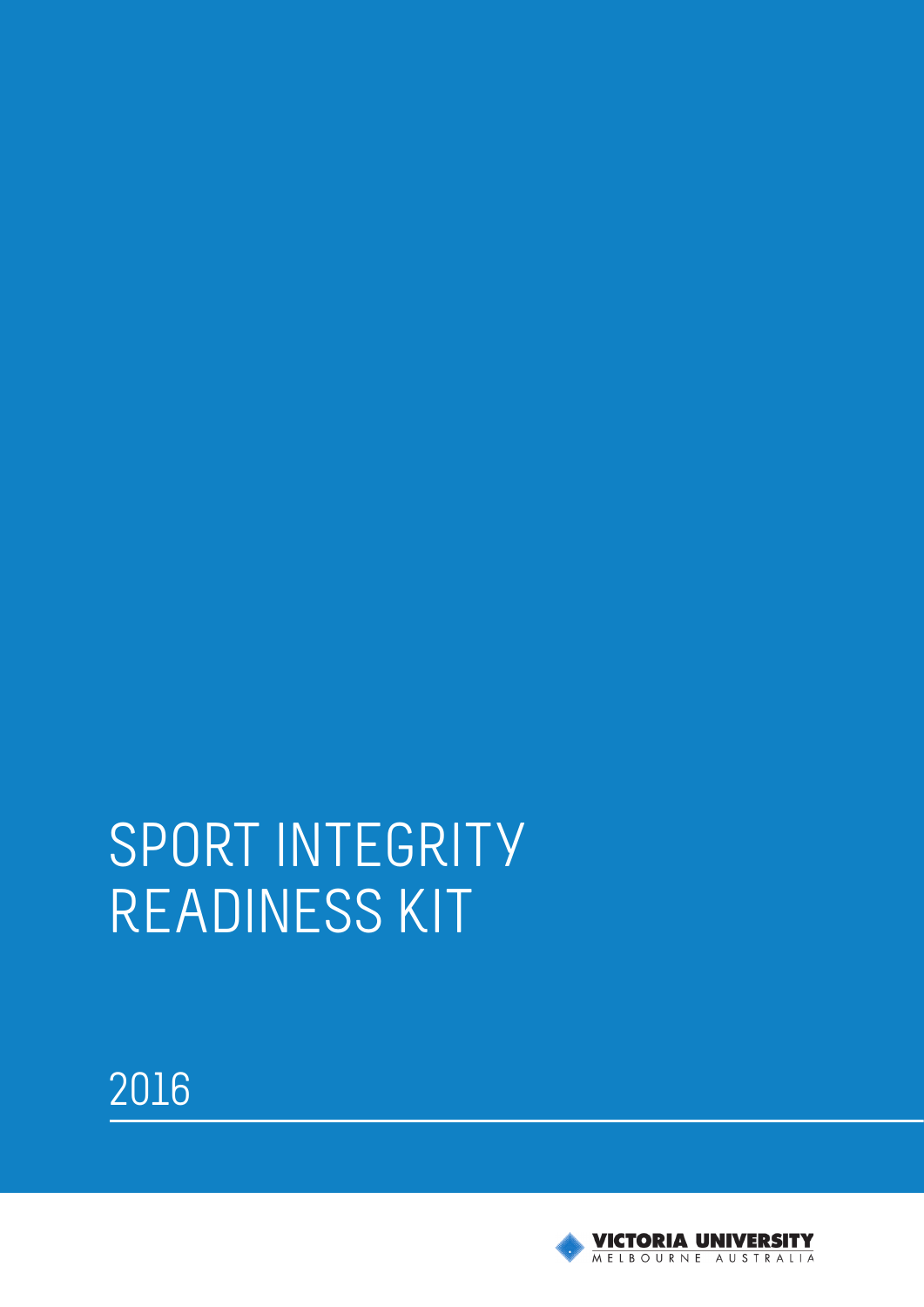Authorised and published by Victoria University 2016, with funding and support from the Victorian Government.

Produced by Associate Professor Dennis Hemphill and Professor Elisabeth Wilson-Evered, Victoria University.

#### ACKNOWLEDGEMENTS

The authors would like to acknowledge the State Government of Victoria's Department of Health and Human Services for their funding and support of the original project (Hemphill, D., Outram, S., Wilson-Evered, E., Spaaij, R., Fry, C., Westerbeek, H. and Payne, W. Victorian Sport Integrity Capability Analysis. 2015), which in part informed the Sport Integrity Readiness Kit.

The authors would also like to acknowledge Sport and Recreation Victoria's Senior Project Manager, Mr Simon Bishop for his valuable input into the development of the Sport Integrity Readiness Kit.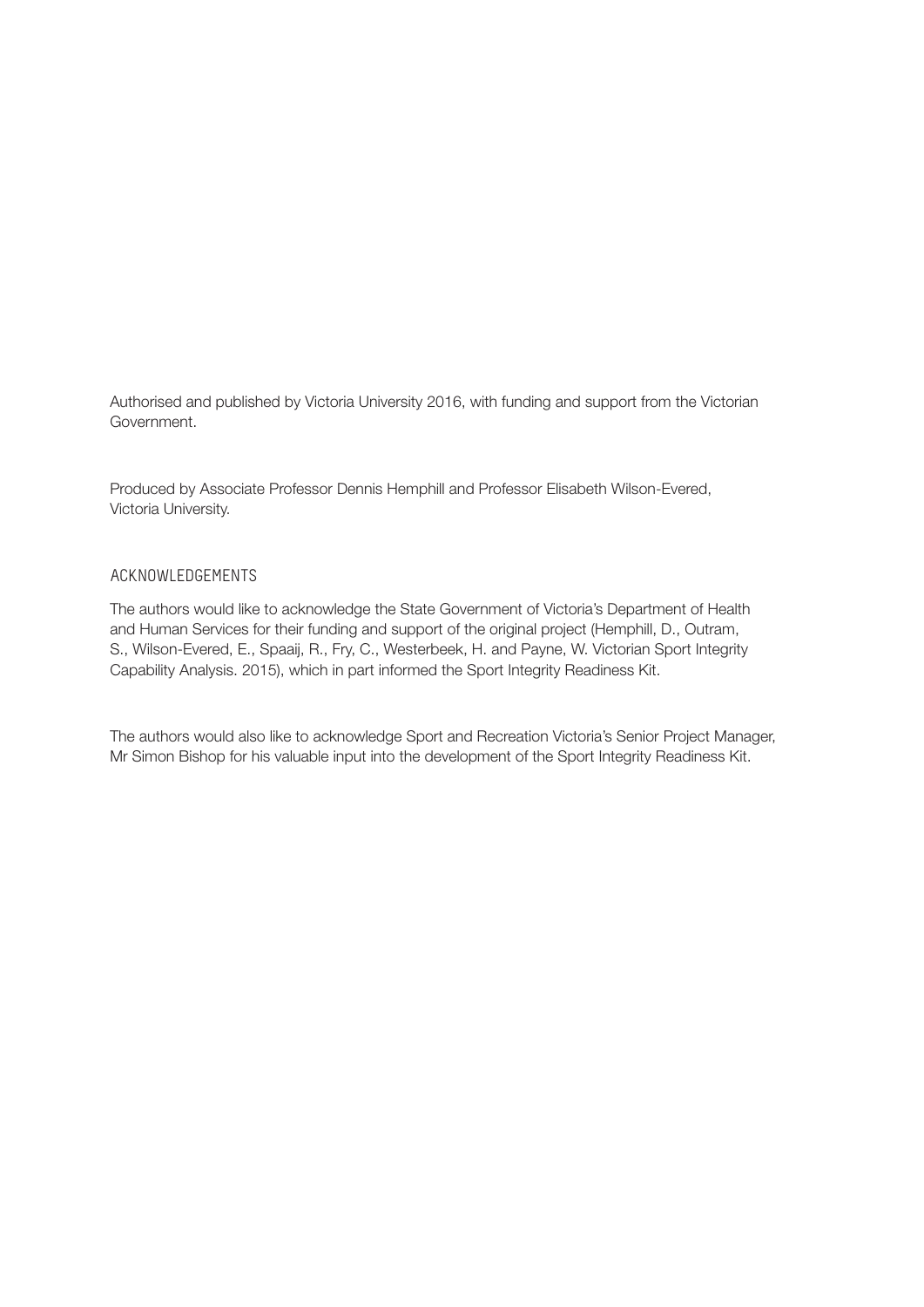## **INTRODUCTION**

The aim of the Sport Integrity Readiness Kit is to provide you with materials and cases that will stimulate reflection and conversations around your organisational capability to safeguard sport integrity.

While there are numerous sport integrity issues, this resource kit will focus on sport integrity readiness and capability building in the context of the following critical areas:

- match manipulation and competition management
- doping and supplements
- illicit drugs and alcohol
- illegal gambling and match fixing
- abuse of prescription and other medications.

#### Sport Integrity Readiness Activities

The activities in this resource kit are structured as follows:

| Step 1 | Did you know?<br>Tests your assumptions and alerts you to some of the integrity challenges facing state<br>sporting associations in sub-elite and community sport. |
|--------|--------------------------------------------------------------------------------------------------------------------------------------------------------------------|
| Step 2 | What is sport integrity<br>A brief discussion of its meaning and threats to it.                                                                                    |
| Step 3 | Definitions<br>The key terms used in the resource kit.                                                                                                             |
| Step 4 | <b>Practical Cases</b><br>Used to exemplify integrity challenges in the five critical areas, plus resources for follow-up<br>reference.                            |
| Step 5 | Sport Integrity Readiness Template<br>Includes instructions on how to use it to increase your integrity management capability.                                     |
| Step 6 | Action Plan Template<br>For action planning for each priority identified through the readiness assessment process.                                                 |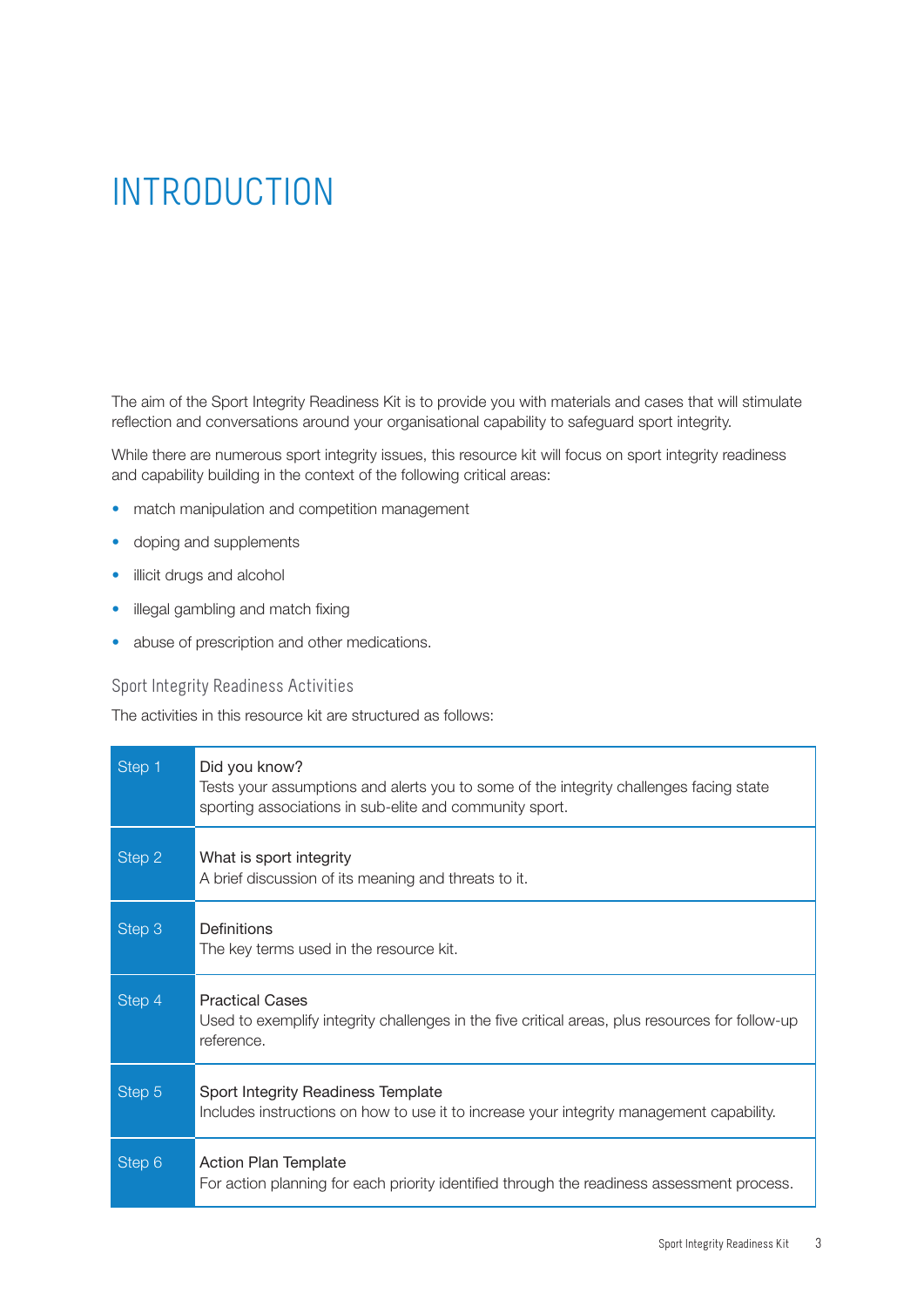#### STEP 1. DID YOU KNOW?

- Australian athletes as young as 12 are increasingly using performance enhancing substances (Nairn, J. (2014). Junior Australian athletes as young as 12 admit to doping http://www.abc.net.au/news/2014-07-08/junior-athlete-doping-uncovered-by-research/5581930).
- Many young athletes and parents believe that doping is quite prevalent in elite sport and feel the need to use performance enhancers to succeed in sport (Nairn, J. (2014). Junior Australian athletes as young as 12 admit to doping http://www.abc.net.au/news/2014-07-08/junior-athletedoping-uncovered-by-research/5581930).
- Supplements may act as a 'gateway' to performance enhancing substances (Smith, B. (2013) The Sydney Morning Herald http://www.smh.com.au/national/legal-nutrition-products-can-be-gateway-todoping-20130208-2e3te.html).
- Between 40 and 70 per cent of athletes use supplements, 10-15 per cent of supplements contain prohibited substances, 80 per cent of supplements did not contain what the label said, a large percentage are not backed by scientific evidence, and excessive use may be hazardous to health (Outram, S. and Stewart, B. (2015) Doping through supplement use: a review of the available empirical data. International Journal of Sport Nutrition and Exercise Metabolism, Feb; 25(1):54-9).
- Some athletes are using legal drugs in a non-prescribed manner to deal with pain, but also combining them dangerously with alcohol for 'party' or 'recreational' purposes [\(Triple M The Hot Breakfast, 2015. Jake King: Drugs in Grassroots Footy. http://www.triplem.com.au/melbourne/](http://www.triplem.com.au/melbourne/sport/afl/news/2015/3/former-afl-star-jake-king-talks-about-drugs-in-grassroots-footy) sport/afl/news/2015/3/former-afl-star-jake-king-talks-about-drugs-in-grassroots-footy).
- Gambling is a multi-billion dollar business in Australia, with legal and especially illegal betting markets operating even at the community sport level (https://www.clearinghouseforsport. gov.au/knowledge\_base/organised\_sport/sport\_integrity/match-fixing\_and\_illegal\_sports\_betting).
- Gamblers and bookies use mobile phones in Victorian sport to take advantage of the time lag between a live sport event and its television broadcast to place bets or adjust odds in their favour (Rolfe, P. (2016). Sports betting: Victorian junior clubs ban mobile phones over overseas syndicate fears http://www.heraldsun.com.au/news/victoria/sports-betting-victorian-junior-clubs-ban-mobilephones-over-overseas-syndicate-fears/news-story/e7f827594c21328f76b14286d9ca049d).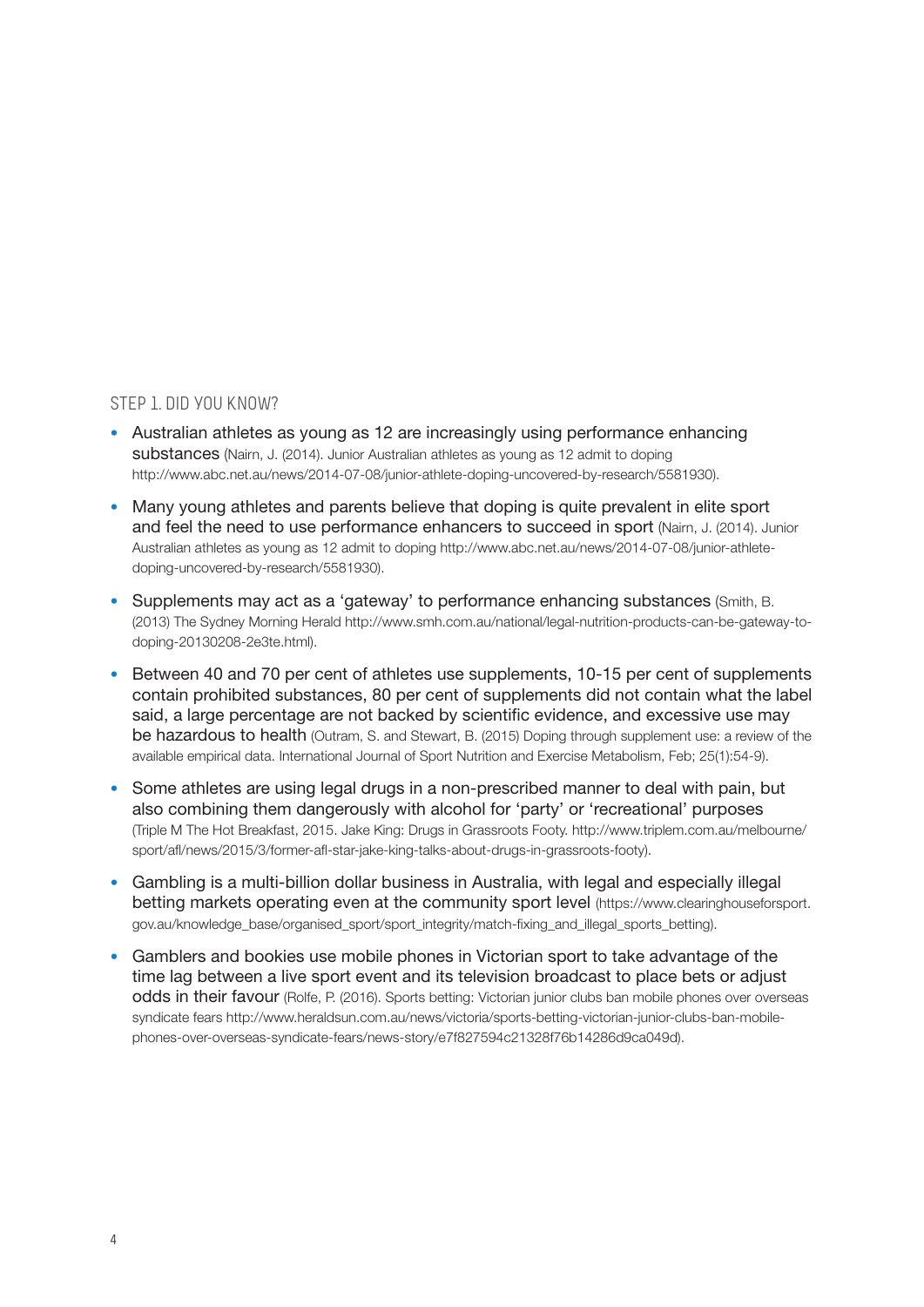- Gamblers and bookies (national and international) are making 'cold calls' to Victorian sport clubs to elicit information about fixtures, team rosters and player injury status (Rolfe, P. (2016). Sports betting: Victorian junior clubs ban mobile phones over overseas syndicate fears http:// www.heraldsun.com.au/news/victoria/sports-betting-victorian-junior-clubs-ban-mobile-phones-over-overseassyndicate-fears/news-story/e7f827594c21328f76b14286d9ca049d).
- Local communities may be unaware of the extent to which performance enhancing substances and methods, illicit drugs and illegal gambling markets have filtered down to the grassroots level of sport (Hemphill, D., Outram, S., Wilson-Evered, E., Spaaij, R., Fry, C., Westerbeek, [H. and Payne, W. 2015 Victorian Sport Integrity Capability Analysis\).](https://www.vu.edu.au/sites/default/files/staff-bios/pdfs/victorian-sport-integrity-capability-analysis.pdf) https://www.vu.edu.au/sites/default/files/ staff-bios/pdfs/victorian-sport-integrity-capability-analysis.pdf
- Managers, coaches and players who are aware of the integrity risks and are willing to do something about it may not know who to contact for more information or to report suspect behaviours (Hemphill, D., Outram, S., Wilson-Evered, E., Spaaij, R., Fry, C., Westerbeek, H. and [Payne, W. 2015 Victorian Sport Integrity Capability Analysis\). https://www.vu.edu.au/sites/default/files/staff-bios/](https://www.vu.edu.au/sites/default/files/staff-bios/pdfs/victorian-sport-integrity-capability-analysis.pdf) pdfs/victorian-sport-integrity-capability-analysis.pdf



More needed to increase awareness, leadership and management capability to protect sport integrity in Victoria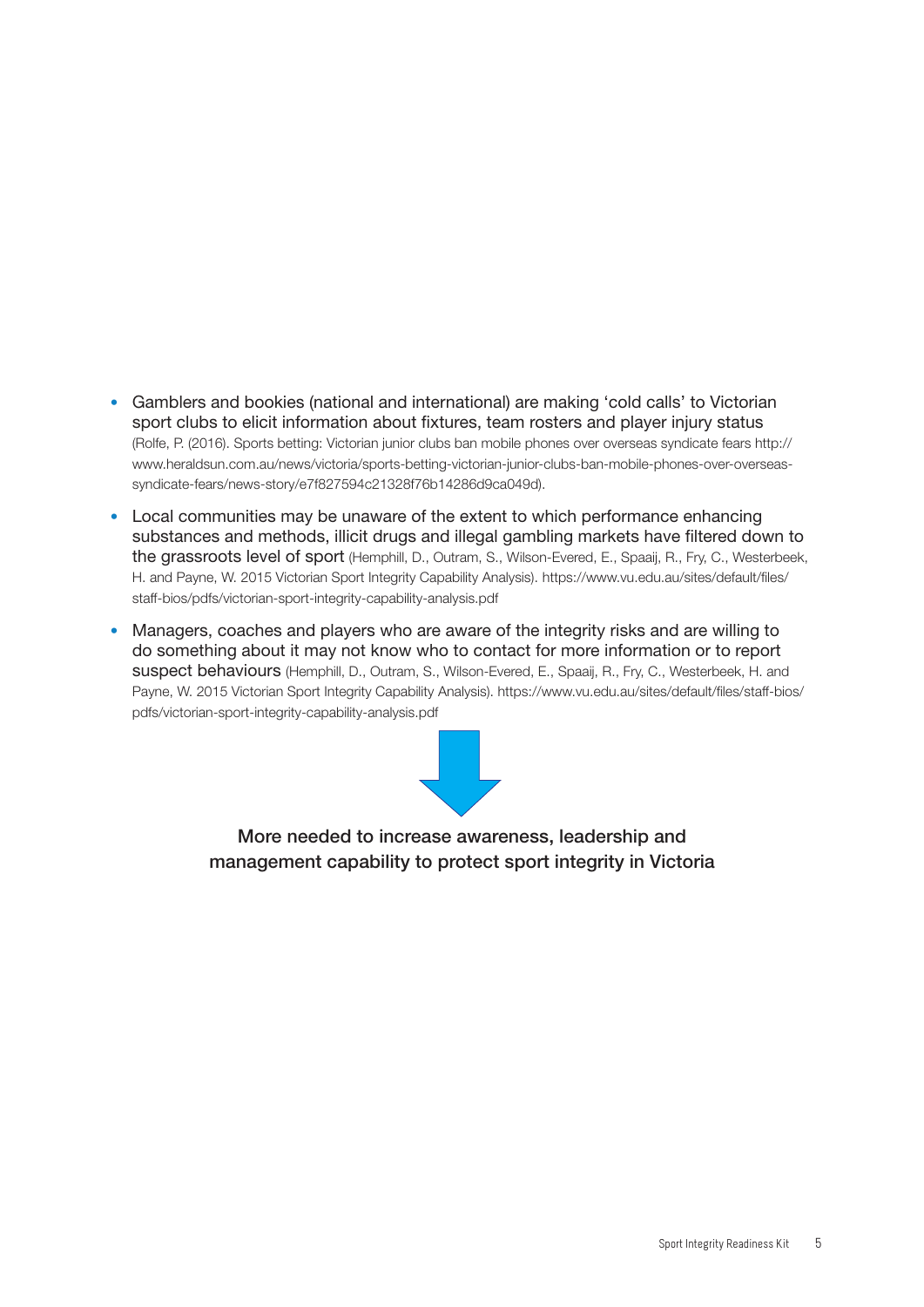#### STEP 2. WHAT IS SPORT INTEGRITY?

In everyday terms, integrity can be thought of as 'walking the talk', that is, living up to what you promise to do or the values you hold dear.

In a similar way, sport integrity is the ability of sport to consistently uphold its values and principles (e.g. excellence, fairness, health and safety, diversity and inclusion).

While excellence is often a key consideration at the elite level, the values of community sport focus on healthy and safe participation, skill and teamwork development, doing your best, as well as fairness and respect for others.

Threats to the Integrity of Sport

- Doping (cheating to win) undermines fairness (equal conditions of play), justice (reward based on merit) and rights (changes conditions without consent).
- Doping, supplements, illicit drugs and the misuse of legal drugs can be hazardous to health.
- Match manipulation, which includes match fixing, spot fixing and tanking (cheating to lose) produce unfair outcomes and undermine the sporting value of 'trying to win'.
- Match manipulation also includes tampering with the fixtures, grounds and equipment in a way that advantages one athlete/team over another (cheating to win), which undermines fairness.

#### Contributing Factors

- hyper-competitive culture ('Whatever it takes' mind-set, unrealistic performance pressures)
- anti-social behaviour (e.g. abuse of athletes, umpires)
- excessive training loads and high injury rates
- high supplements use
- pervasive alcohol and betting culture
- non-regulated betting markets
- organised crime supply of performance enhancing and illicit drugs.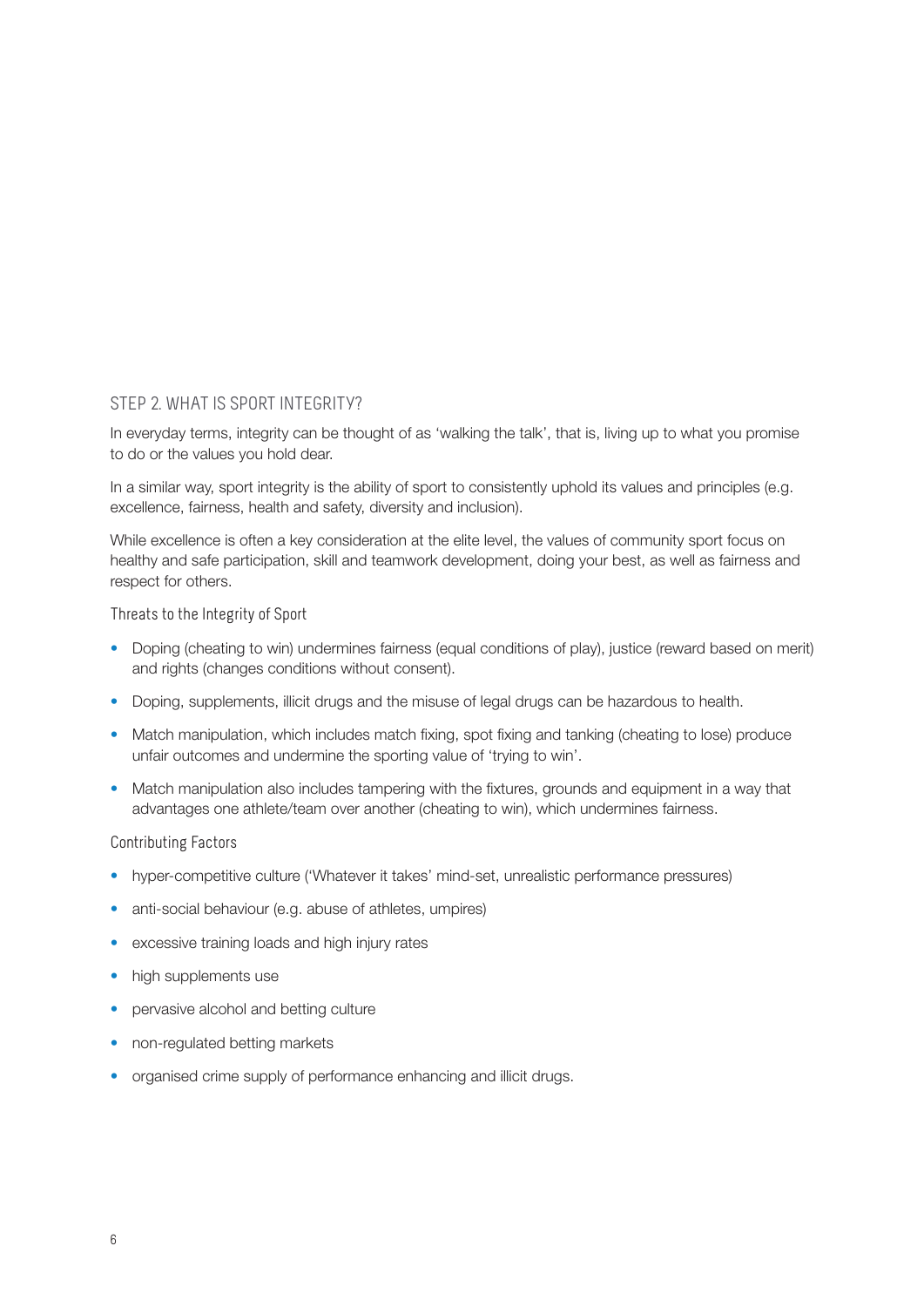#### STEP 3. DEFINITIONS

The following key terms have been used in this resource kit:

| <b>Term</b>               | <b>Definition</b>                                                                                                                                             |
|---------------------------|---------------------------------------------------------------------------------------------------------------------------------------------------------------|
| Sport Integrity           | The ability of sport to uphold its values and standards                                                                                                       |
| Sport Integrity Readiness | The ability to recognise and manage effectively sport integrity<br>vulnerabilities or risks                                                                   |
| Self-Assessment Template  | The instrument to self-assess risk awareness and management<br>capability                                                                                     |
| Doping                    | The use of banned performance enhancing substances (e.g. anabolic<br>steroids, growth hormone) or methods (e.g. blood reinfusion)                             |
| Supplements               | Nutritional additives thought to enhance performance or speed recovery<br>from injury                                                                         |
| Match Manipulation        | Match fixing, spot fixing, tanking or other means of manipulating games,<br>including conditions and equipment to gain a competitive or monetary<br>advantage |
| Gambling/Betting          | Legal and illegal betting markets and activity on sport outcomes                                                                                              |
| <b>Illicit Drugs</b>      | Illegal drugs (e.g. cocaine, amphetamines) for sale or consumption in<br>sport                                                                                |
| Medications               | Legal drugs (e.g. pain killers) used for non-prescribed purposes                                                                                              |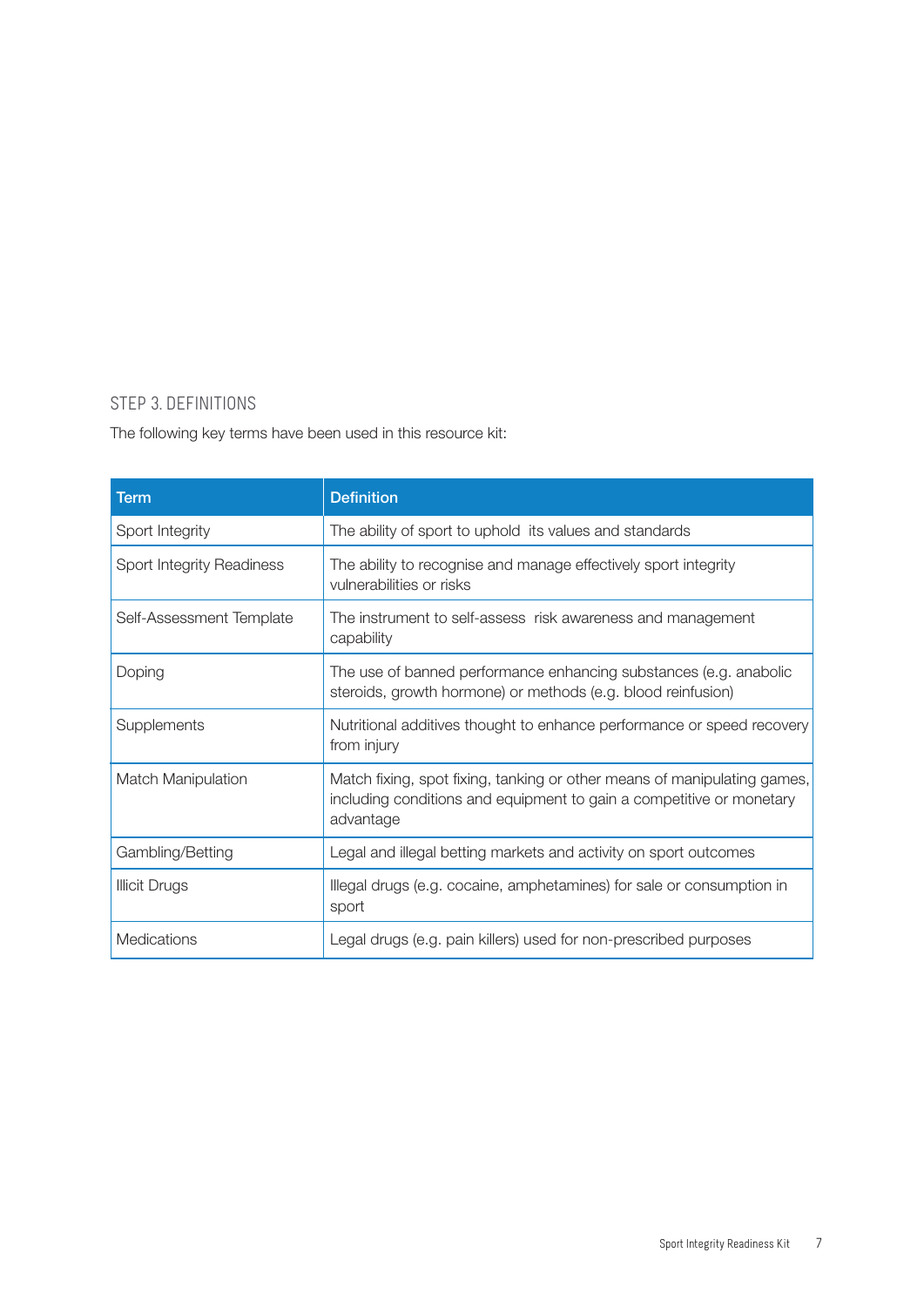#### STEP 4. PRACTICAL CASES

The following cases, which are adapted from real examples, media reports and current research, are designed to raise awareness and prompt reflective discussions about your state sporting association's integrity readiness.

#### Case 1: Medications and Doping

It is commonplace that prescription and 'over-the-counter' medications are used by athletes, as they are by anyone, for a range of therapeutic purposes. Unlike the rest of us, though, athletes competing at levels where they are subject to drug testing, need to be aware, as do the treating physicians, that some prescribed medicines may contain substances that are banned under the WADA Code.

A semi-professional athlete visits a general practitioner (GP) to be treated for a general medical condition (treatment of an abscess)<sup>1</sup>. The GP is unaware that the patient may be subject to drug testing and prescribes Probenecid to enhance penicillin action (a standard treatment for the condition). However, Probenecid is a masking agent and banned under the WADA Code. The athlete fails a subsequent anti-doping drug test and receives a one-month suspension.

Under the 'strict liability principle' in the WADA Code, athletes are fully responsible for what goes into their bodies. Penalties may be reduced in extenuating circumstances. In this case, there was leniency because there was a clear medical rationale for prescribing Probenecid, the drug was not performance enhancing and the player admitted to failing to notify the doctor that he was subject to drug testing.

*<sup>1</sup> Case adapted from Orchard, J., Fricker, P., White, S., Burke, L. and Healey, D. (2006) The use and misuse of performance–enhancing substances in sport. Medical Journal of Australia, Vol. 184, No. 3, February, 132-136.*

- 1. Is your organisation aware of the potential doping risks associated with prescription medicines?
- 2. What does your state sporting association do to ensure that athletes and support personnel within the competitions you manage are aware of their anti-doping responsibilities?
- 3. How does your state sporting association administer possible anti-doping breaches?
- 4. Is drug testing the only way to manage the risks of doping in your sport?
- 5. What other questions does this issue raise about your capability to manage such a situation?
- 6. What actions could your state sporting association consider to better manage the medications and doping issue?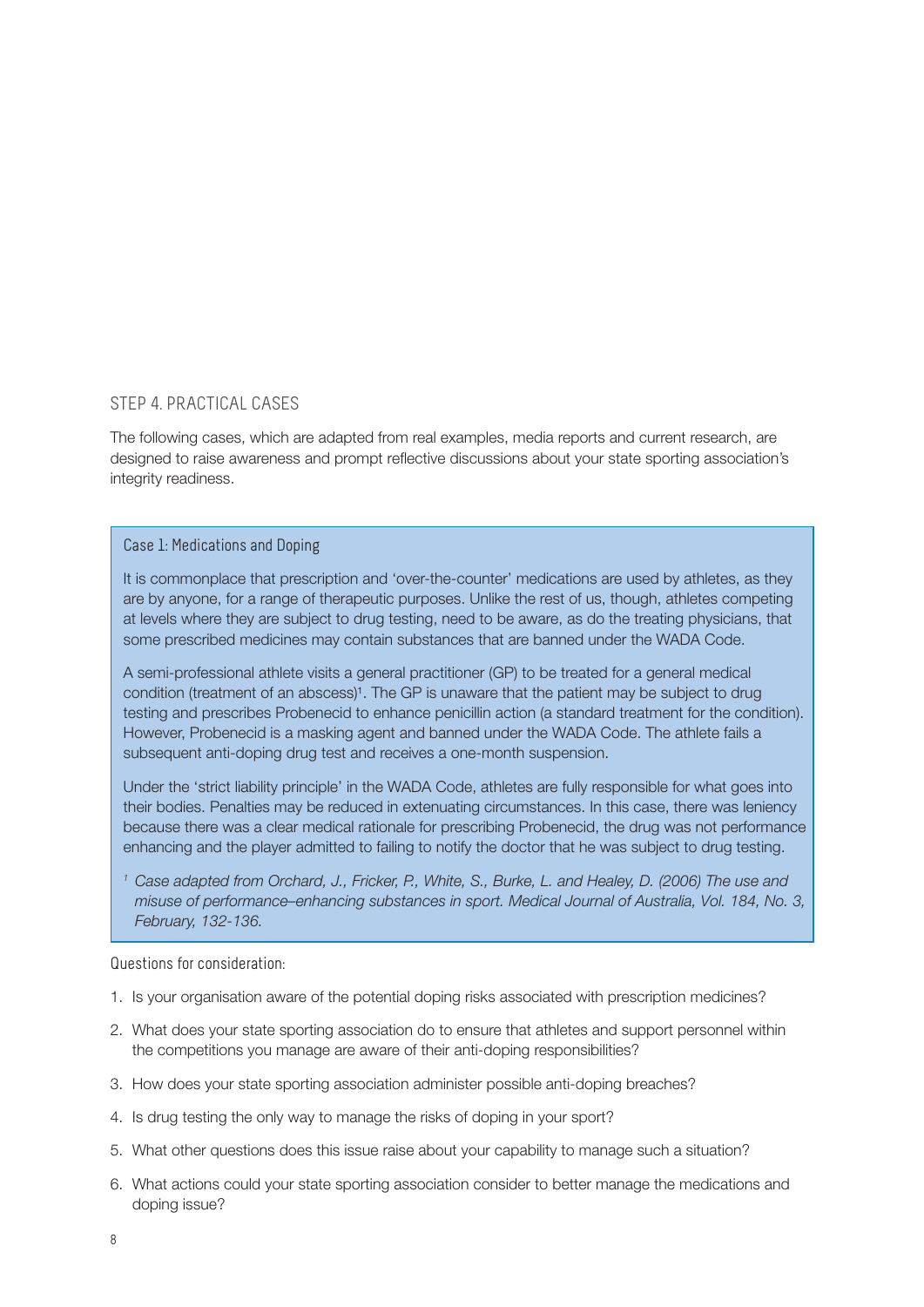Medications and Anti-Doping Resources:

Clearinghouse for Sport [https://www.clearinghouseforsport.gov.au/knowledge\\_base/organised\\_sport/](https://www.clearinghouseforsport.gov.au/knowledge_base/organised_sport/sport_and_government_policy_objectives/Drugs_in_Sport) sport and government policy objectives/Drugs in Sport

Orchard, J., Fricker, P., White, S., Burke, L. and Healey, D. (2006) The use and misuse of performance – enhancing substances in sport. *Medical Journal of Australia*, Vol. 184, No. 3, February, 132-136.

WADA: Athletes and Medications https://www.wada-ama.org/en/questions-answers/athletes-andmedications

ASC/AIS Sport Science Sport Medicine Best Practice Principles http://www.ausport.gov.au/\_\_data/ assets/pdf\_file/0003/531498/AIS\_Sports\_Science\_Sports\_Medicine\_Best\_Practice\_Principles FA.PDF

ASC/AIS Anti-Doping http://www.ausport.gov.au/supporting/integrity\_in\_sport/anti\_doping

ASADA elearning http://elearning.asada.gov.au/

Sport and Recreation Victoria http://sport.vic.gov.au/integrity-in-sport/anti-doping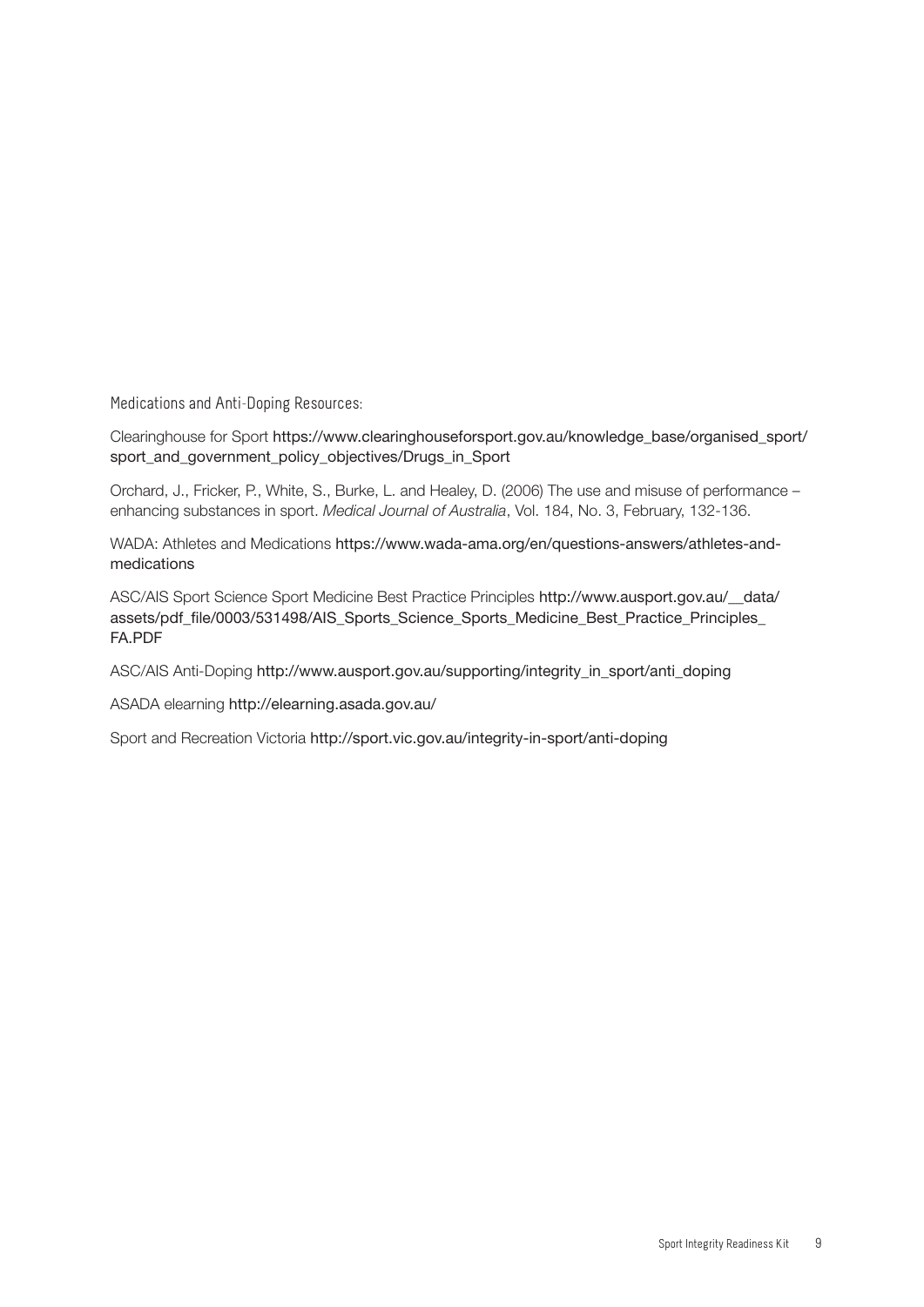#### Case 2: Match Manipulation - Tanking

Match manipulation refers to acts such as match fixing (on the final outcome), spot fixing (on a specific aspect of the game unrelated to the final outcome), tanking (not trying hard enough or purposely losing) or other means of manipulating game conditions or tampering to gain a sporting or monetary advantage.

In 2015, tennis player Nick Lindahl was convicted and fined \$1,000 for tanking a sub-elite match in the Toowoomba Futures tournament in 2013 in order to gain a financial advantage. His conduct was detected by a sports betting company who noticed irregular betting patterns on the match, which was to take place against an unranked junior opponent (Visentin, L. (2016) Ex-professional tennis player [Nick Lindahl convicted of match fixing \(http://www.smh.com.au/sport/tennis/exprofessional-tennis](http://www.smh.com.au/sport/tennis/exprofessional-tennis-player-nick-lindahl-convicted-of-match-fixing-20160418-go93jr.html)player-nick-lindahl-convicted-of-match-fixing-20160418-go93jr.html).

An associate who bet on his matches was also convicted and fined \$3,500 for his involvement in the match-fixing. The individuals are also subject to sanction from their sport.

- 1. Is there anything in the structure of your sport competition or tournament structure (e.g. round-robin matches) that lends itself to match manipulation or reduces its likelihood?
- 2. To what extent are you aware of the operation of betting markets in your sport? How do you monitor betting markets to identify irregular bets?
- 3. What are the implications of the different forms of match manipulation for how your state sporting association manages sport competitions/tournaments?
- 4. What action could your sport take in this case and does it have capacity to act on the conduct of third party associates?
- 5. What other questions does this issue raise about your capability to manage situations such as this?
- 6. What actions could your state sporting association consider to better manage potential match manipulation?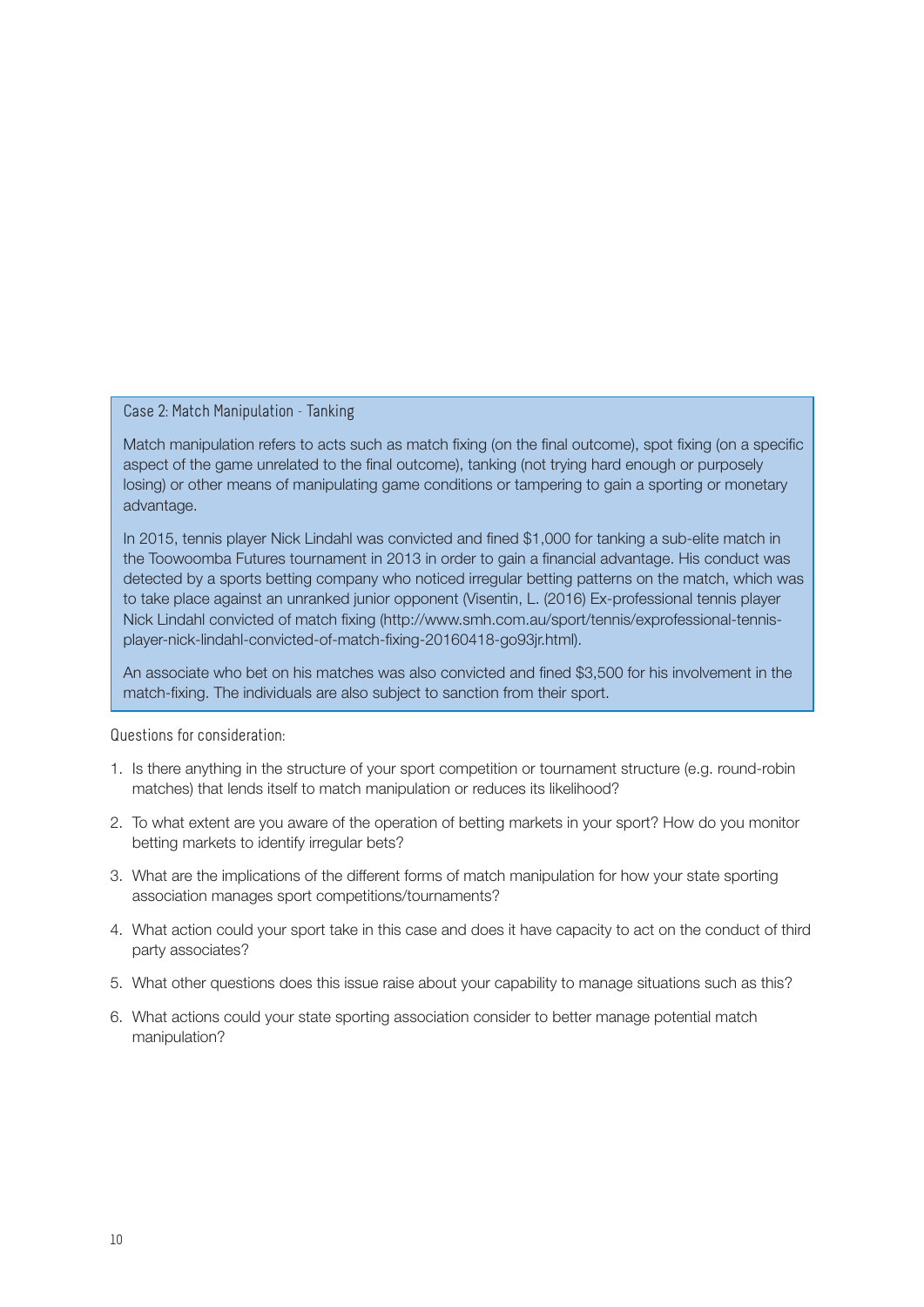Match Manipulation Resources:

Clearinghouse for Sport: Match-Fixing and Illegal Sports Betting https://www.clearinghouseforsport.gov.au/knowledge\_base/organised\_sport/sport\_integrity/matchfixing\_and\_illegal\_sports\_betting

Visentin, L. (2016) Ex-professional tennis player Nick Lindahl convicted of match fixing http://www.smh.com.au/sport/tennis/exprofessional-tennis-player-nick-lindahl-convicted-of-matchfixing-20160418-go93jr.html

Rolfe, P. (2016). Sports betting: Victorian junior clubs ban mobile phones over overseas syndicate fears http://www.heraldsun.com.au/news/victoria/sports-betting-victorian-junior-clubs-ban-mobilephones-over-overseas-syndicate-fears/news-story/e7f827594c21328f76b14286d9ca049d

Sportsnet (2016) Declan Hill: Tennis is the easiest sport to fix http://www.sportsnet.ca/590/jeff-blair-show/declan-hill-tennis-is-the-easiest-sport-to-fix/

ASC/AIS Match Fixing http://www.ausport.gov.au/supporting/integrity\_in\_sport/match\_fixing

National Integrity in Sport Unit - Keep sport honest http://elearning.sport.gov.au/

[http://www.health.gov.au/internet/main/publishing.nsf/Content/integrity-tools-for-sporting](http://www.health.gov.au/internet/main/publishing.nsf/Content/integrity-tools-for-sporting-organisations)organisations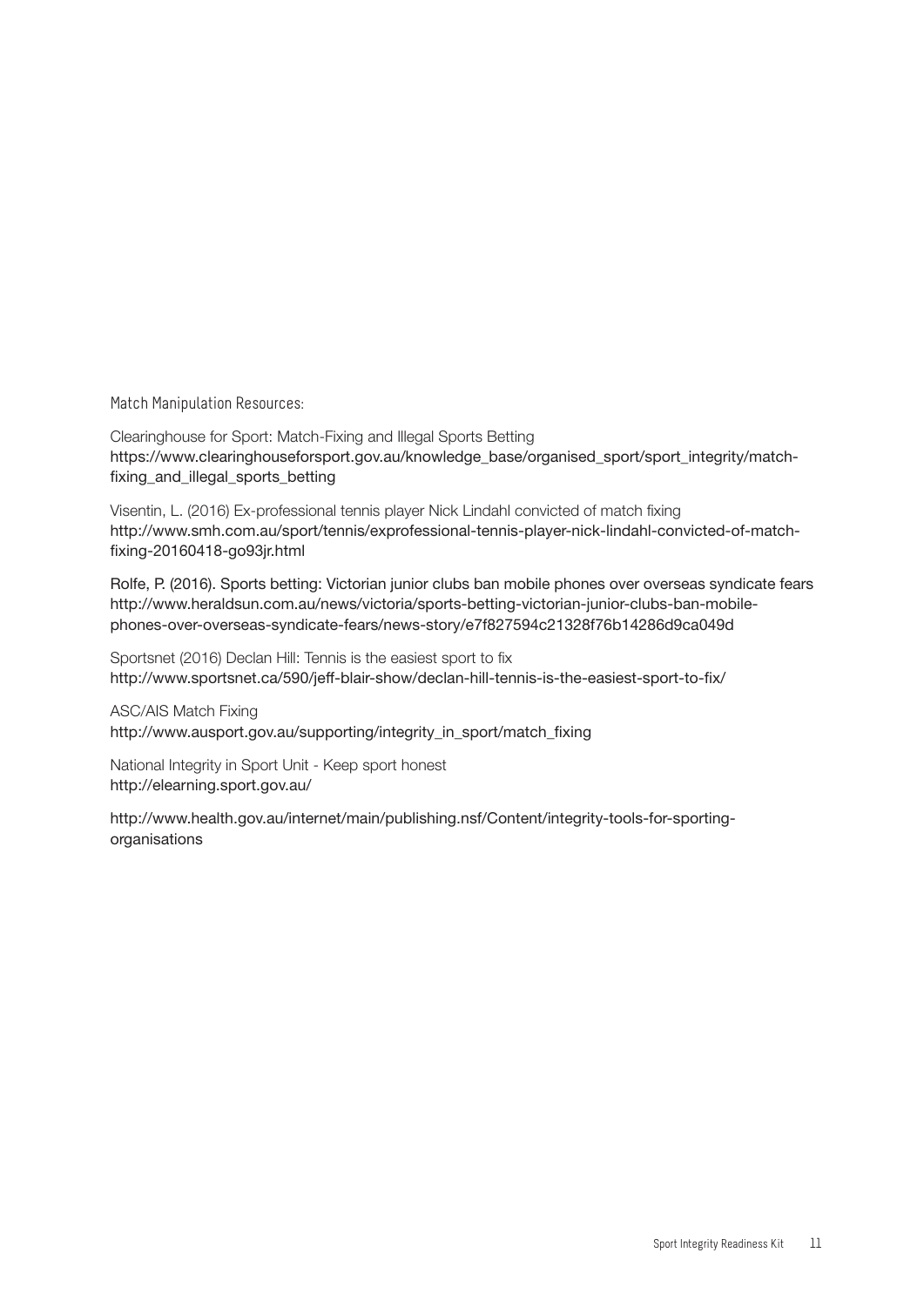#### Case 3: Illicit Drugs

Illicit drugs are illegal substances (e.g. marijuana, cocaine, amphetamines) that are used often for 'recreational' purposes, but pose what are thought to be unacceptable health and social risks in sport. While the use of many performance enhancing drugs and substances are banned under the WADA Code, the management of illicit drugs is still a work in progress.

Victoria Police report a growing use of the drug ice, and its supply by coaches, as a performance enhancer in suburban and country football. More than simply a recreational drug, its ability to produce hyperactivity, agitation and arousal is seen to boost the capability to perform in sport. At the same time, there are harmful side effects (e.g. paranoia, violent behaviour) that may spill over to the sporting fields, putting both the athlete and the club at risk in terms of injuries and reportable offences. Addiction to the drug and its harmful physical and social consequences is seen to be so serious that the Victorian Government and police are working to battle the problem with more community sport education and welfare support programs. McDonald, M. (2015) Evidence of country Victorian Australian Rules footballers using ice as performance enhancing drug, police say (http://www.abc.net.au/news/2015- 03-23/country-footballers-using-ice-as-performance-enhancing-drug/6340326).

- 1. Is your state sporting association aware of the nature, extent and impact of the use of illicit drugs in your sport?
- 2. To what extent do your policies, codes of conduct or disciplinary measures deal with suspected harmful use of illicit substances by leagues or clubs under your state sporting association's control?
- 3. To what extent does or could your state sporting association engage with police, health or other authorities to address or prevent the problems associated with illicit drug use?
- 4. How would you manage reports of illicit drug use for performance enhancing purposes in your sport?
- 5. What other questions does this issue raise about your capability to manage this matter?
- 6. What actions could your state sporting association consider to better manage the risk of illicit drug use?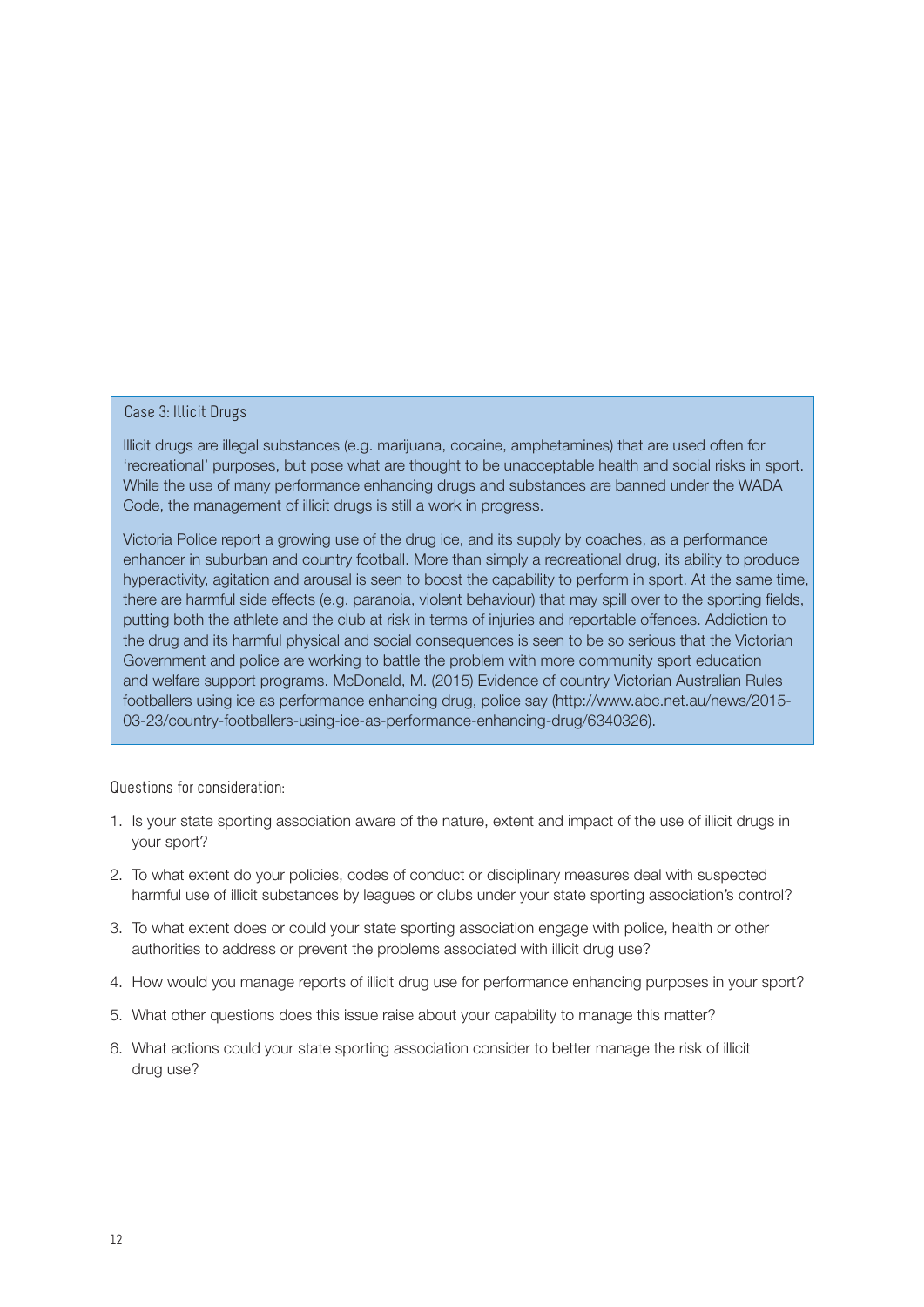Illicit Drugs Resources:

McDonald, M. (2015) Evidence of country Victorian Australian Rules footballers using ice as performance enhancing drug, police say.

http://www.abc.net.au/news/2015-03-23/country-footballers-using-ice-as-performance-enhancingdrug/6340326

Sibson, E. (2016) http://www.abc.net.au/news/2016-03-28/qld-st-george-rugby-league-club-drugtests-players-ice/7258090

Fynres-Clinton, J. (2013) Youth don't see addiction as a danger with illegal drugs http://www.couriermail.com.au/news/youth-dont-see-addiction-as-a-danger-with-illegal-drugs/storye6frerc6-1226596697695

Lay, K. (2015) Final Report of the National Ice Taskforce https://www.dpmc.gov.au/sites/default/files/publications/national\_ice\_taskforce\_final\_report.pdf

Hemphill, D., Outram, S., Wilson-Evered, E., Spaaij, R., Fry, C., Westerbeek, H. and Payne, W. (2015) Victorian Sport Integrity Capability Analysis. [https://www.vu.edu.au/sites/default/files/staff-bios/pdfs/](https://www.vu.edu.au/sites/default/files/staff-bios/pdfs/victorian-sport-integrity-capability-analysis.pdf) victorian-sport-integrity-capability-analysis.pdf

Adair, D. (2015) A brave new world? The AFL's updated illicit drug policy. The Conversation. https://theconversation.com/a-brave-new-world-the-afls-updated-illicit-drug-policy-49991

Adair, D. (2016) The clubs are really angry': the AFL illicit drug's policy under a blowtorch. The Conversation https://theconversation.com/the-clubs-are-really-angry-the-afl-illicit-drugs-policy-under-ablowtorch-56926

ACC: Illicit Druas

[https://crimecommission.gov.au/media-centre/release/australian-crime-commission-multimedia/](https://crimecommission.gov.au/media-centre/release/australian-crime-commission-multimedia/video-illicit-drugs) video-illicit-drugs

Illicit Drugs in Sport (IDIS) Online Education Programme http://www.health.gov.au/internet/main/publishing.nsf/Content/illicit-drugs-in-sport-IDIS-onlineeducation-programme

SRV Illicit Substances http://sport.vic.gov.au/integrity-in-sport/illicit-substances

ADF Community Programs http://www.adf.org.au/community-programs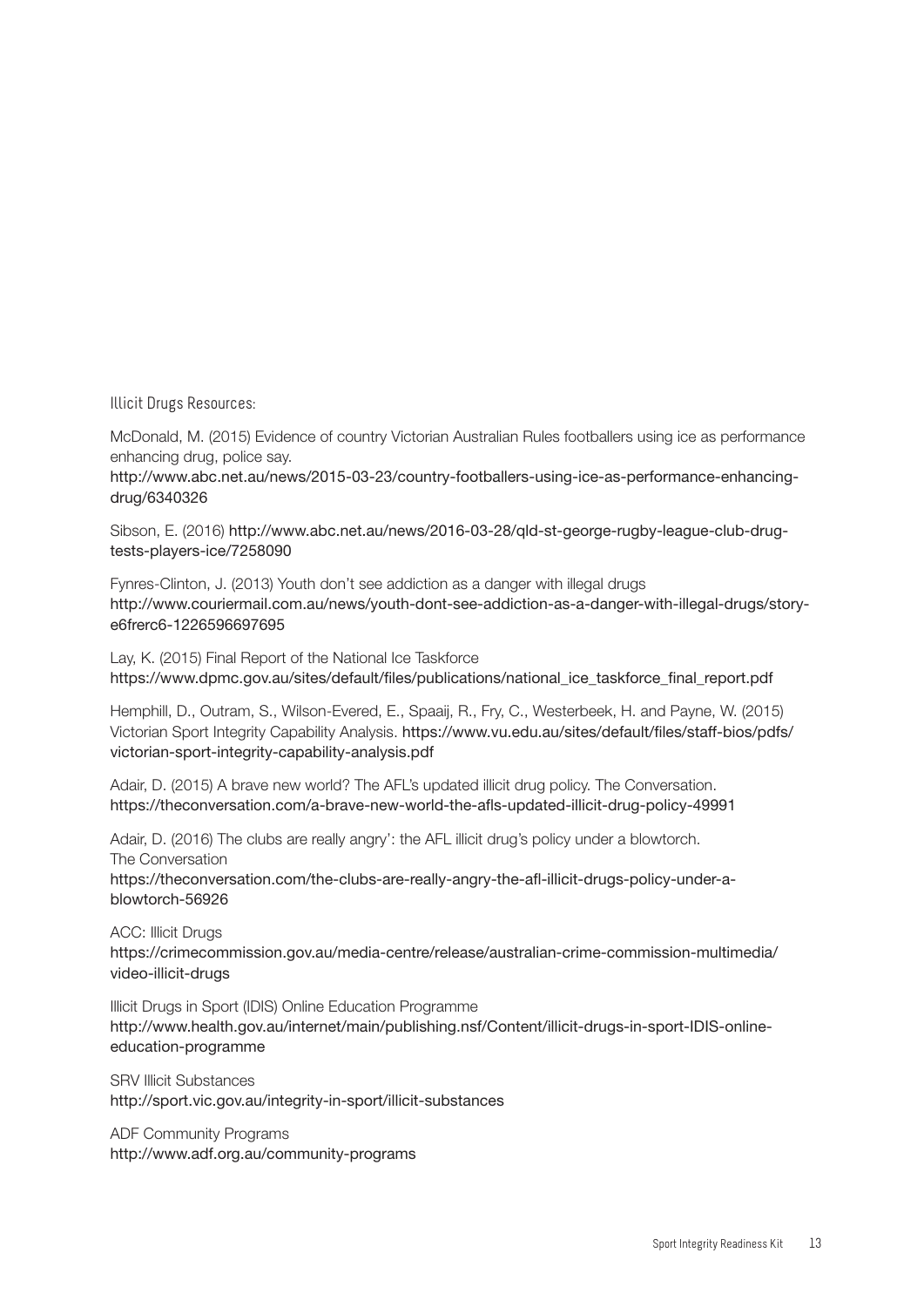#### Case 4: Supplements

For some time, the use of supplements was commonly associated with bodybuilders, but the now booming supplements industry offers a range of vitamins and other nutritional substances to not only overcome nutritional deficits, but to boost just about every imaginable human function, including sport performance. It is an understatement to say that supplements are now mainstream consumer products.

However, questions are being raised about their effectiveness and safety. A recent study indicated that 40-70 per cent of athletes use supplements, 10-15 per cent of supplements contain prohibited substances, 80 per cent of supplements did not contain what the label said, and a large percentage are not backed by scientific evidence and are unlikely to improve athletic performance. Other studies suggest that excessive use may be hazardous to health. Outram, S. and Stewart, B. (2015) Doping through supplement use: a review of the available empirical data. International Journal of Sport Nutrition and Exercise Metabolism, Feb; 25(1):54-9.

- 1. How much do you know about the nature and extent of supplement use in sport, especially at sub-elite and community level?
- 2. Does your state sporting association have a policy or other measures to address the appropriate and inappropriate use of supplements?
- 3. To what extent is an understanding of appropriate and inappropriate supplement use important for your job in your state sporting association?
- 4. What other questions does this issue raise about your capability to manage this potential concern?
- 5. What actions could your state sporting association consider to better manage supplement use?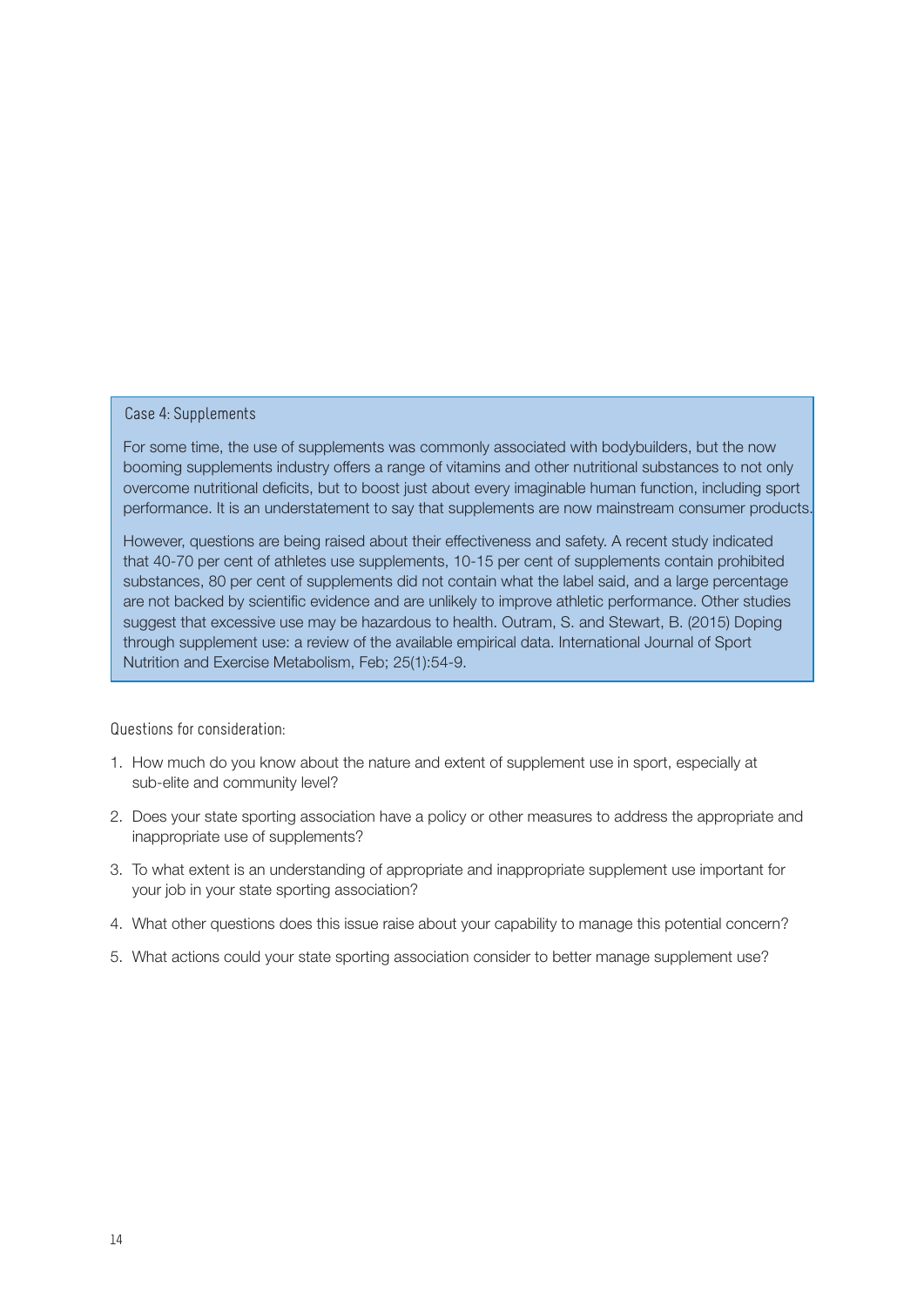Supplements Resources:

Outram, S. and Stewart, B. (2015) Doping through supplement use: a review of the available empirical data. International Journal of Sport Nutrition and Exercise Metabolism. Feb; 25(1):54-9.

Bowden, T. (2014) Teens warned off health risks as sports supplements trend grows http://www.abc.net.au/news/2014-07-09/teenagers'-health-in-danger-as-sports-supplement-trendgrows/5585576

Smith, B. (2013) Legal nutrition products can be gateway to doping http://www.smh.com.au/national/legal-nutrition-products-can-be-gateway-to-doping-20130208- 2e3te.html

Hughes, D. (2014) Dr David Hughes talks about nutrition and supplements in sport https://www.youtube.com/watch?v=WTN7JX93RsQ

AIS Current Trends in Sports Nutrition http://www.ausport.gov.au/ais/nutrition/publications/current\_concepts

AIS Supplements http://www.ausport.gov.au/ais/nutrition/supplements/classification

Healthy Eating https://www.betterhealth.vic.gov.au/healthyliving/healthy-eating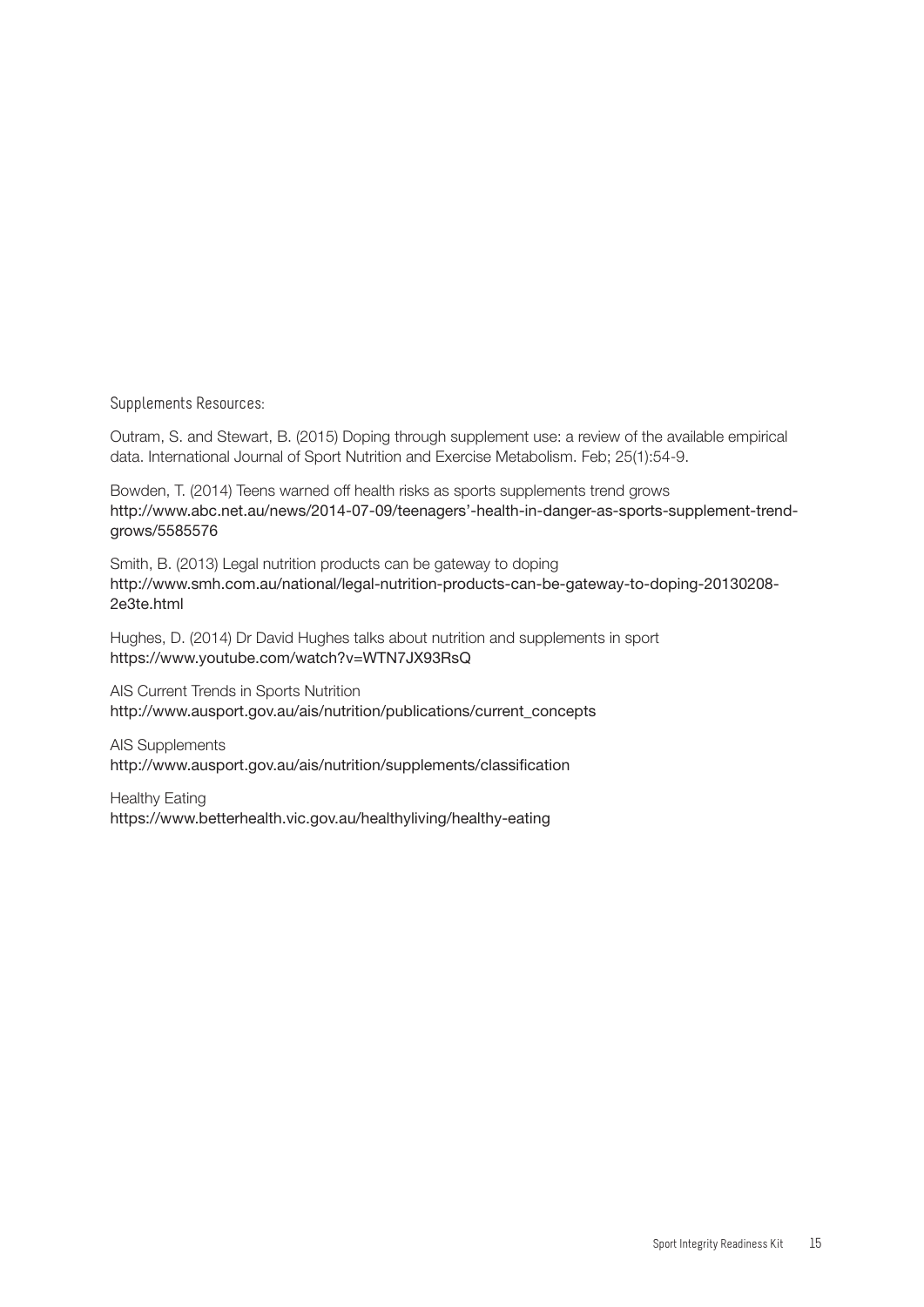#### Case 5: Abuse of prescription drugs and alcohol

In 2012, Australian swimming made headlines for Grant Hackett's admission of addiction to the sleeping tablet (Stilnox) and for its use (rather than alcohol) by six Australian male swimmers before the London Olympics. In late 2015, NRL players Aaron Gray and Dylan Walker both suffered a life-threatening reaction after combining a prescribed pain killer with a non-prescribed one. (Adair, D. 2015 The Conversation.)

However, this issue is not isolated to the elite level. Some junior athletes in a recent research study indicated that pain killer medications from various sources were shared among teammates to deal with pain and injuries. Hemphill, D., Outram, S., Wilson-Evered, E., Spaaij, R., Fry, C., Westerbeek, H. and Payne, W. (2015) Victorian Sport Integrity Capability Analysis. https://www.vu.edu.au/sites/default/files/ staff-bios/pdfs/victorian-sport-integrity-capability-analysis.pdf Some athletes are using prescription and other legal drugs in a non-prescribed manner not only to deal with pain, but also combining them dangerously with alcohol and caffeine for 'party' or 'recreational' purposes. (Triple M The Hot Breakfast. 2015. Jake King: Drugs in Grassroots Footy. http://www.triplem.com.au/melbourne/sport/ afl/news/2015/3/former-afl-star-jake-king-talks-about-drugs-in-grassroots-footy/)

- 1. While several departments and agencies in Victoria address drug and alcohol issues in sport, what do or can state sporting associations add to the mix of strategies to deal with them?
- 2. Does alcohol present similar or different challenges to state sporting associations in terms of management strategies?
- 3. Are you confident that your state sporting association has effective engagement strategies and two-way communications with community leagues and clubs in terms of information flow, hotlines, etc?
- 4. What other questions does this issue raise about your capability to manage similar situations?
- 5. What actions could your state sporting association consider to better manage the risks associated with prescription drugs and alcohol?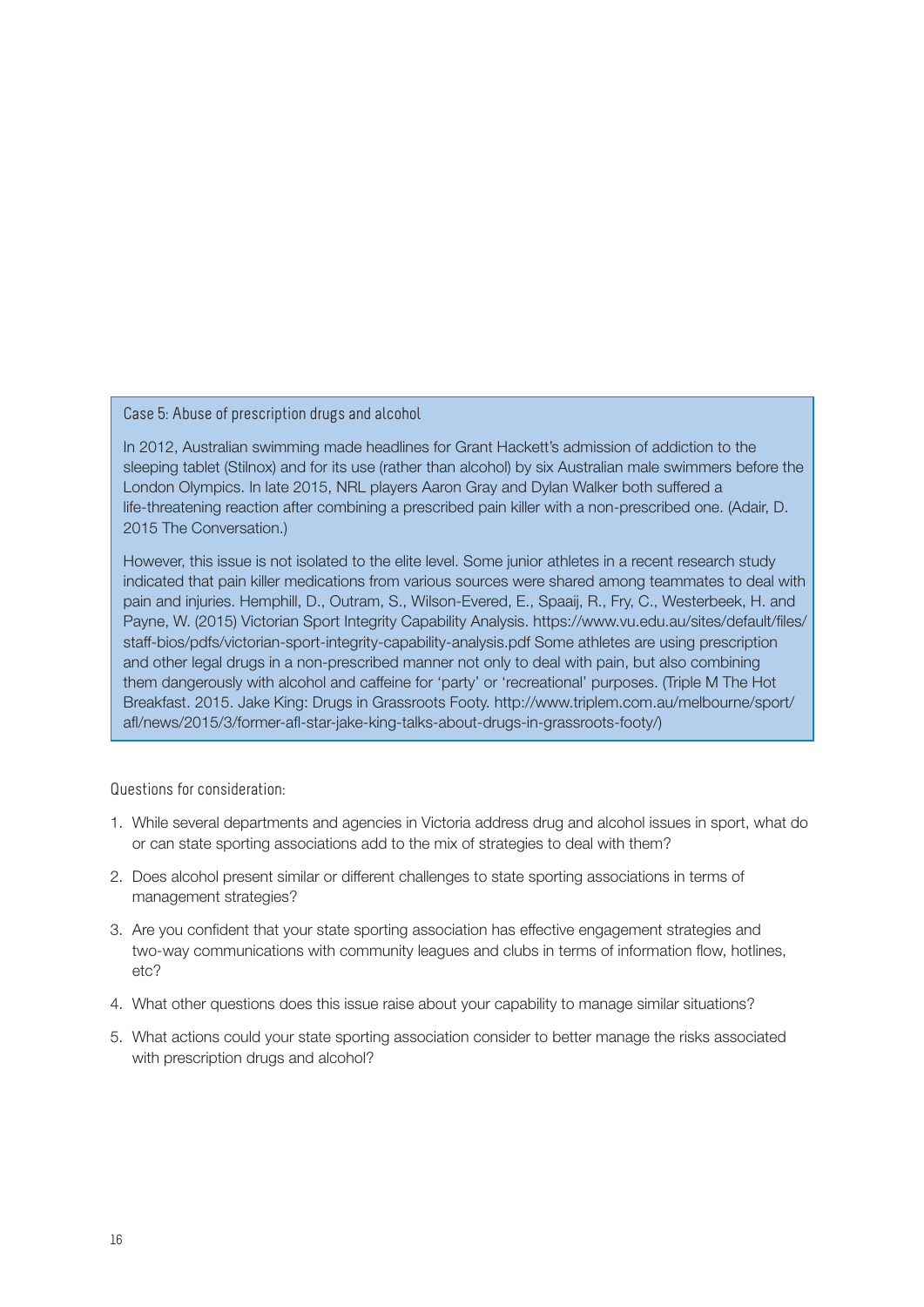Abuse of prescription drugs and alcohol resources:

Fitzgerald, J. (2013) Drugs in the sporting workplace. The Conversation. https://theconversation.com/drugs-in-the-sporting-workplace-12090

Colangelo, A. (2015) Prescription drug abuse in sport is 'rife': ex-champ. The New Daily. http://thenewdaily.com.au/sport/2015/09/23/prescription-drugs-sport-abuse-coming-sure/

Adair, D. (2015) Prescription drugs in sport; kill the pain, not the player. The Conversation. https://theconversation.com/prescription-drugs-in-sport-kill-the-pain-not-the-player-49348

Triple M The Hot Breakfast (2015) Jake King: Drugs In Grassroots Footy http://www.triplem.com.au/melbourne/sport/afl/news/2015/3/former-afl-star-jake-king-talks-aboutdrugs-in-grassroots-footy/

Alcohol and Australian Sport http://www.ausport.gov.au/ais/nutrition/factsheets/basics/alcohol\_and\_australian\_sport

Alcohol and Drugs in Sport http://www.adf.org.au/drugs-and-alcohol-in-sport

ADF Prevention Research

[http://www.druginfo.adf.org.au/attachments/1507\\_PreventionResearch\\_EngagingCommunities\\_](http://www.druginfo.adf.org.au/attachments/1507_PreventionResearch_EngagingCommunities_ FINAL_web.pdf) FINAL\_web.pdf

Johnson, C. (2014) ABC Health and Wellbeing. The Pulse. Teenage years risky for sports injuries http://www.abc.net.au/health/thepulse/stories/2014/06/27/4033649.htm

SMA: Safety guidelines for children and young people in sport and recreation http://www.sport.vic.gov.au/sites/default/files/SMA\_Child\_Safety\_Guidelines\_toolkit.pdf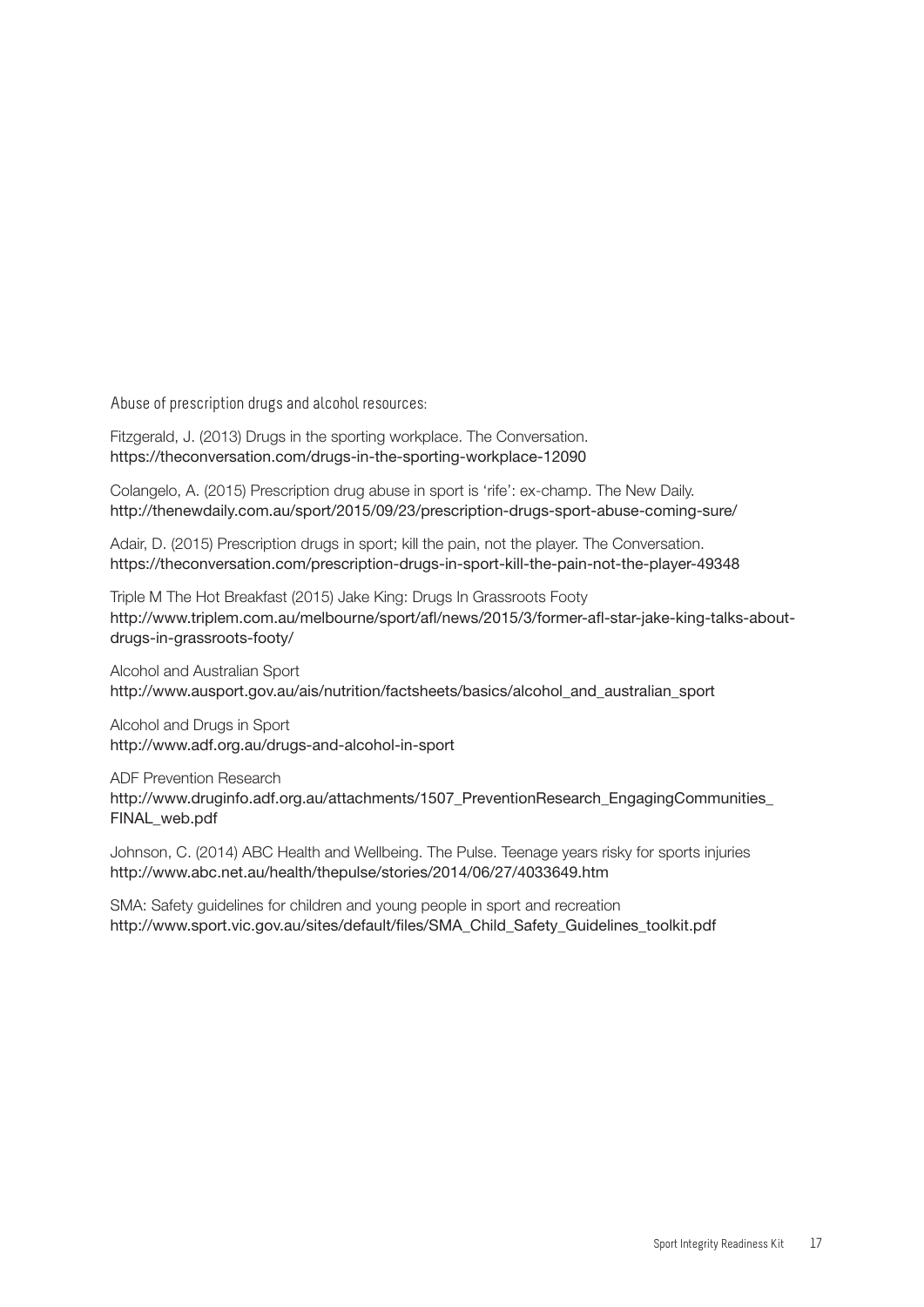#### General Resources:

Clearinghouse for Sport www.clearinghouseforsport.gov.au/

AIS Integrity in Sport www.ausport.gov.au/supporting/integrity\_in\_sport

Play by the Rules www.playbytherules.net.au/

National Integrity in Sport Unit www.health.gov.au/internet/main/publishing.nsf/Content/national-integrity-of-sport-unit

Sport and Recreation Victoria sport.vic.gov.au/integrity-in-sport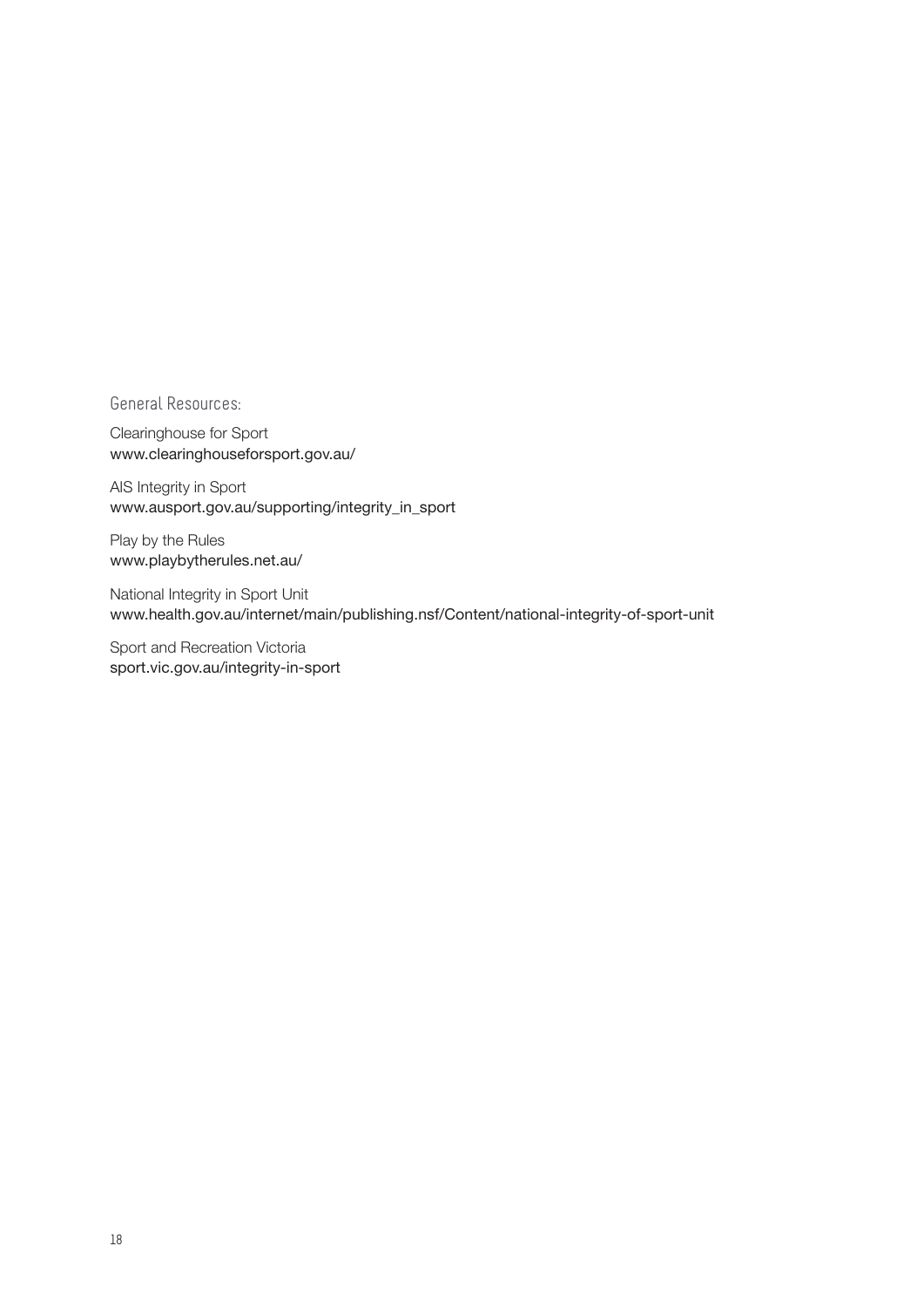# STEP 5. SPORT IINTEGRITY READINESS ASSESSMENT TEMPLATE STEP 5 .SPORT IINTEGRITY READINESS ASSESSMENT TEMPLATE

Completed by: Completed by:

Present at Meeting: Present at Meeting:

Date: Planned Review Date: Date:

Planned Review Date:

| <b>Critical Area</b>                                                                                                                                                            | Preventative Factors                                      |                                                                        |                                                                              |                                                                             | Interventions                                                              |                                                                 | <b>Satisfaction</b><br>Readiness<br>(RS) | Important<br>for Sport<br>(15) | Gap                                                          |
|---------------------------------------------------------------------------------------------------------------------------------------------------------------------------------|-----------------------------------------------------------|------------------------------------------------------------------------|------------------------------------------------------------------------------|-----------------------------------------------------------------------------|----------------------------------------------------------------------------|-----------------------------------------------------------------|------------------------------------------|--------------------------------|--------------------------------------------------------------|
| your level of competition in your sport   1=Limited/None<br>Evaluate how you are managing the<br>Sport Integrity Vulnerability Factor<br>following integrity vulnerabilities at | National/State<br>Policies Exist<br>10=Detailed<br>Formal | 1=Limited/Not<br>Implemented<br>Procedures<br>Policy and<br>10=In Full | Data Collected,<br>Recorded and<br>1=Minimal/Nil<br>10=Detailed<br>Monitored | Reporting lines<br>10=Thorough<br>1=Limited/Nil<br>to Relevant<br>Authority | Responsibility<br>Person Takes<br>Accountable<br>10=Always<br>$1 =$ Rarely | Implemented<br>Educational<br>Programs<br>1=Minimal<br>10=Fully | $10=H$ igh<br>$1 = Low$                  | $10 = H$ igh<br>$1 = Low$      | Priority for<br>$RS-IS = P$<br>Negative<br>Scores=<br>Action |
| <b>Competition Management</b><br><b>Game Manipulation</b>                                                                                                                       |                                                           |                                                                        |                                                                              |                                                                             |                                                                            |                                                                 |                                          |                                |                                                              |
| Focus Area for your sport                                                                                                                                                       |                                                           |                                                                        |                                                                              |                                                                             |                                                                            |                                                                 |                                          |                                |                                                              |
|                                                                                                                                                                                 |                                                           |                                                                        |                                                                              |                                                                             |                                                                            |                                                                 |                                          |                                |                                                              |
| Reminder Notes/Reason for Rating                                                                                                                                                |                                                           |                                                                        |                                                                              |                                                                             |                                                                            |                                                                 |                                          |                                |                                                              |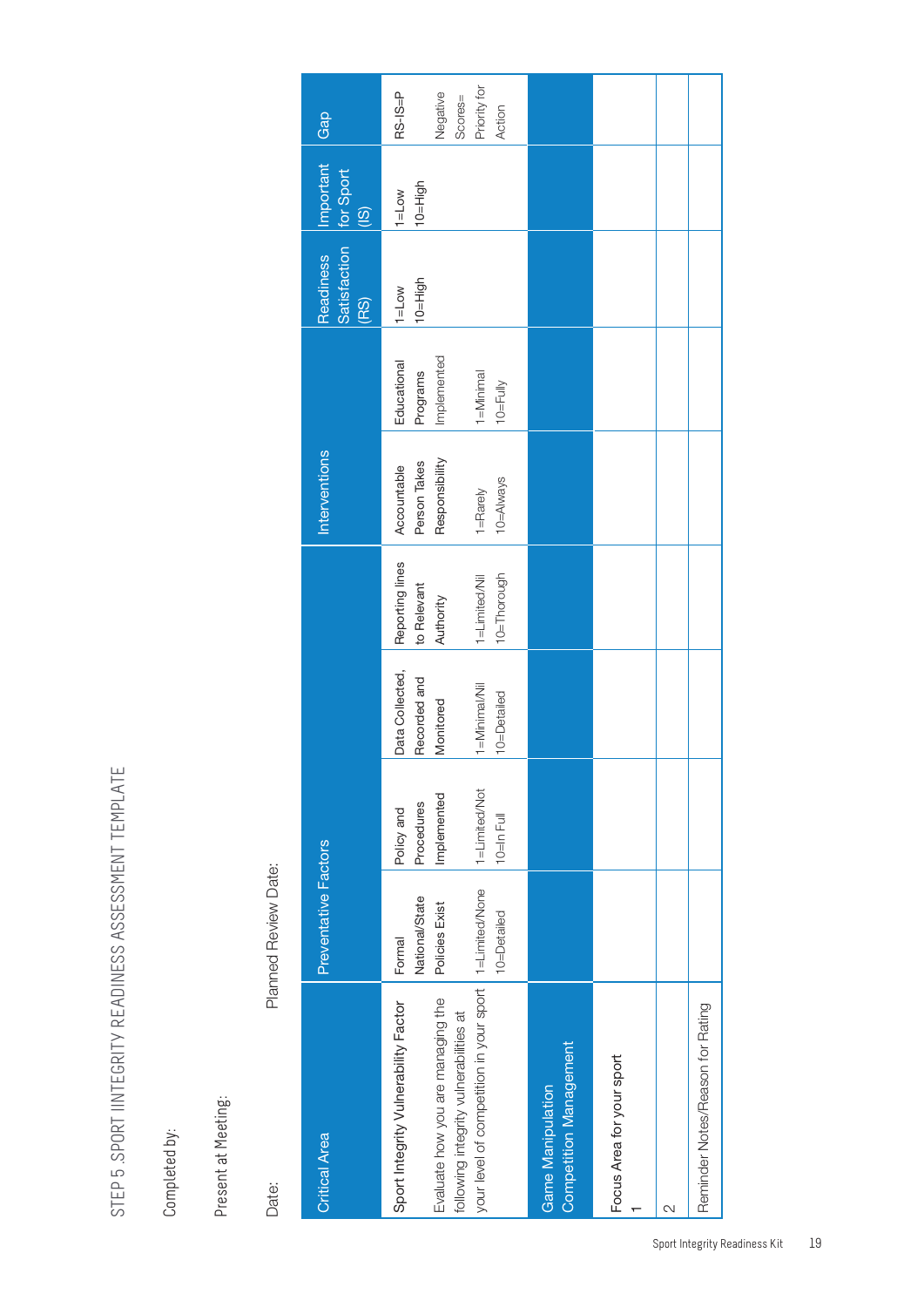| <b>Critical Area</b>                                                                                                                                           | Preventative Factors                                                        |                                                                        |                                                                              |                                                                             | Interventions                                                              |                                                                     | <b>Satisfaction</b><br>Readiness<br>(BS) | Important<br>for Sport<br>$\circledS$ | Gap                                                          |
|----------------------------------------------------------------------------------------------------------------------------------------------------------------|-----------------------------------------------------------------------------|------------------------------------------------------------------------|------------------------------------------------------------------------------|-----------------------------------------------------------------------------|----------------------------------------------------------------------------|---------------------------------------------------------------------|------------------------------------------|---------------------------------------|--------------------------------------------------------------|
| your level of competition in your sport<br>Evaluate how you are managing the<br>Sport Integrity Vulnerability Factor<br>following integrity vulnerabilities at | 1=Limited/None<br>National/State<br>Policies Exist<br>10=Detailed<br>Formal | 1=Limited/Not<br>Implemented<br>Procedures<br>Policy and<br>10-In Full | Data Collected,<br>Recorded and<br>1=Minimal/Nil<br>10=Detailed<br>Monitored | Reporting lines<br>10=Thorough<br>1=Limited/Nil<br>to Relevant<br>Authority | Responsibility<br>Person Takes<br>Accountable<br>10=Always<br>$1 =$ Rarely | Implemented<br>Educational<br>Programs<br>$1 =$ Minimal<br>10=Fully | $10=H$ igh<br>$1 = Low$                  | $10 = H$ igh<br>$1 = Low$             | Priority for<br>$RS-IS = P$<br>Negative<br>Scores=<br>Action |
| <b>Substances Supplements</b><br>Performance Enhancing                                                                                                         |                                                                             |                                                                        |                                                                              |                                                                             |                                                                            |                                                                     |                                          |                                       |                                                              |
| List Focus Area for your Sport                                                                                                                                 |                                                                             |                                                                        |                                                                              |                                                                             |                                                                            |                                                                     |                                          |                                       |                                                              |
| 2                                                                                                                                                              |                                                                             |                                                                        |                                                                              |                                                                             |                                                                            |                                                                     |                                          |                                       |                                                              |
| Reminder Notes/Reason for Rating                                                                                                                               |                                                                             |                                                                        |                                                                              |                                                                             |                                                                            |                                                                     |                                          |                                       |                                                              |
| Inappropriate Use of Alcohol<br><b>Illicit Substance Use</b>                                                                                                   |                                                                             |                                                                        |                                                                              |                                                                             |                                                                            |                                                                     |                                          |                                       |                                                              |
| Areas of Priority for your Sport                                                                                                                               |                                                                             |                                                                        |                                                                              |                                                                             |                                                                            |                                                                     |                                          |                                       |                                                              |
| 2                                                                                                                                                              |                                                                             |                                                                        |                                                                              |                                                                             |                                                                            |                                                                     |                                          |                                       |                                                              |
| Reminder Notes/Reason for Rating                                                                                                                               |                                                                             |                                                                        |                                                                              |                                                                             |                                                                            |                                                                     |                                          |                                       |                                                              |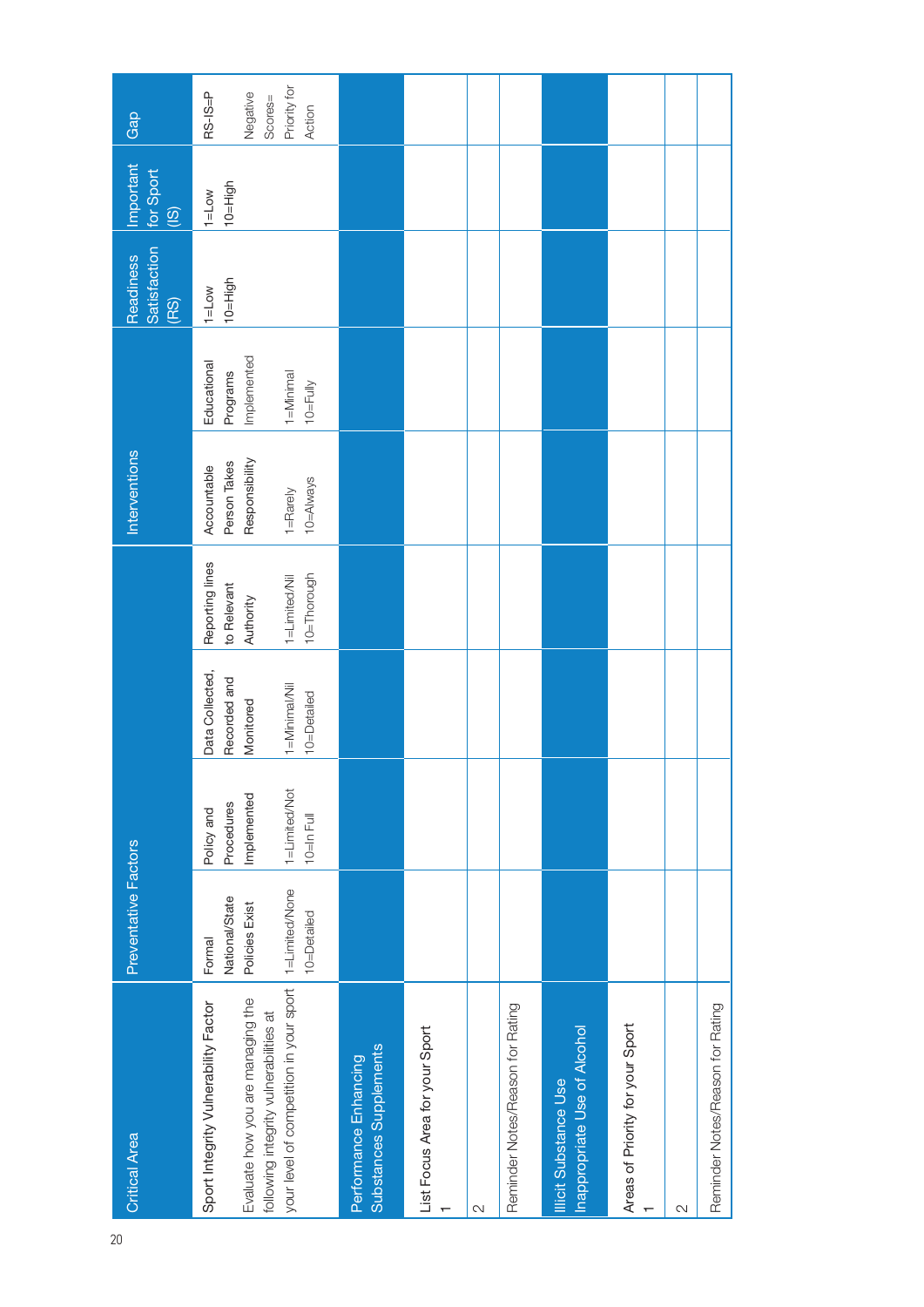| <b>Critical Area</b>                                                                                                                                           | Preventative Factors                                                        |                                                                        |                                                                              |                                                                             | Interventions                                                              |                                                                     | Satisfaction<br><b>Readiness</b><br>(BS) | Important<br>for Sport<br>$\circled{15}$ | Gap                                                          |
|----------------------------------------------------------------------------------------------------------------------------------------------------------------|-----------------------------------------------------------------------------|------------------------------------------------------------------------|------------------------------------------------------------------------------|-----------------------------------------------------------------------------|----------------------------------------------------------------------------|---------------------------------------------------------------------|------------------------------------------|------------------------------------------|--------------------------------------------------------------|
| your level of competition in your sport<br>Evaluate how you are managing the<br>Sport Integrity Vulnerability Factor<br>following integrity vulnerabilities at | 1=Limited/None<br>National/State<br>Policies Exist<br>10-Detailed<br>Formal | 1=Limited/Not<br>Implemented<br>Procedures<br>Policy and<br>10-In Full | Data Collected,<br>Recorded and<br>1=Minimal/Nil<br>10=Detailed<br>Monitored | Reporting lines<br>10=Thorough<br>1=Limited/Nil<br>to Relevant<br>Authority | Responsibility<br>Person Takes<br>Accountable<br>10=Always<br>$1 =$ Rarely | Implemented<br>Educational<br>Programs<br>$1 =$ Minimal<br>10=Fully | $10=H$ igh<br>$1 = Low$                  | $10 = H$ igh<br>$1 = Low$                | Priority for<br>$RS-IS = P$<br>Negative<br>Scores=<br>Action |
| Illegal Gambling<br>Match Fixing                                                                                                                               |                                                                             |                                                                        |                                                                              |                                                                             |                                                                            |                                                                     |                                          |                                          |                                                              |
| Areas of Priority for your Sport                                                                                                                               |                                                                             |                                                                        |                                                                              |                                                                             |                                                                            |                                                                     |                                          |                                          |                                                              |
|                                                                                                                                                                |                                                                             |                                                                        |                                                                              |                                                                             |                                                                            |                                                                     |                                          |                                          |                                                              |
| Reminder Notes/Reason for Rating                                                                                                                               |                                                                             |                                                                        |                                                                              |                                                                             |                                                                            |                                                                     |                                          |                                          |                                                              |
| Abuse of Prescriptions or other<br>Other Integrity Concerns<br>Medciations                                                                                     |                                                                             |                                                                        |                                                                              |                                                                             |                                                                            |                                                                     |                                          |                                          |                                                              |
| Areas of Priority for your Sport                                                                                                                               |                                                                             |                                                                        |                                                                              |                                                                             |                                                                            |                                                                     |                                          |                                          |                                                              |
|                                                                                                                                                                |                                                                             |                                                                        |                                                                              |                                                                             |                                                                            |                                                                     |                                          |                                          |                                                              |
| Reminder Notes/Reason for Rating                                                                                                                               |                                                                             |                                                                        |                                                                              |                                                                             |                                                                            |                                                                     |                                          |                                          |                                                              |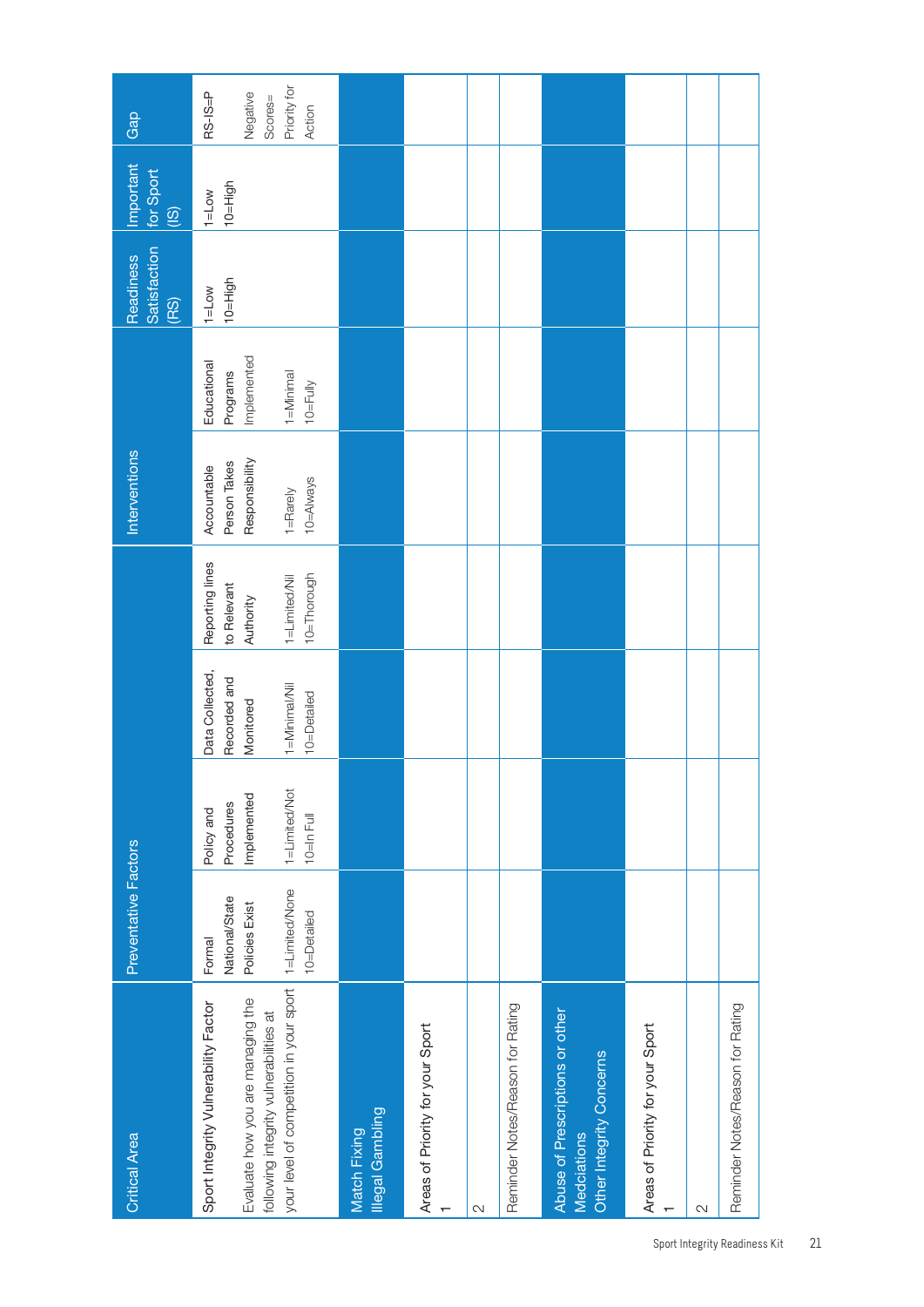# Sample Self Assessment Sample Self Assessment 22

# Hypothetical Assessment of 'Court-siding' Hypothetical Assessment of 'Court-siding'

increase the risk of match fixing. Court-siding is covered by their match-fixing policy, which was in addition to the standard (base level) match-fixing policy provided by the increase the risk of match fixing. Court-siding is covered by their match-fixing policy, which was in addition to the standard (base level) match-fixing policy provided by the National Integrity in Sport Unit. Banning mobile phones and making it a condition of entry at stadia was a way of implementing the policy. Other communications included National Integrity in Sport Unit. Banning mobile phones and making it a condition of entry at stadia was a way of implementing the policy. Other communications included A sub-elite, state-level basketball league has detected 'court-siding', the practice of using mobile devices to gain a betting advantage due to the time lag between a live A sub-elite, state-level basketball league has detected 'court-siding', the practice of using mobile devices to gain a betting advantage due to the time lag between a live sport event and its television broadcast. The competition administrators are concerned that the presence of non-regulated betting activities in their sport is bound to sport event and its television broadcast. The competition administrators are concerned that the presence of non-regulated betting activities in their sport is bound to posters, fliers, newsletters and emails, plus circulating photographs of known court-siders to other competition managers at other venues. posters, fliers, newsletters and emails, plus circulating photographs of known court-siders to other competition managers at other venues.

| <b>Critical Area</b>                                                                               | Preventative Factors                       |                                                              |                                                                                   |                                             | Interventions                                    |                                        | <b>Satisfaction</b><br><b>Readiness</b><br>(RS) | Important<br>for Sport<br>(15) | Gap                               |
|----------------------------------------------------------------------------------------------------|--------------------------------------------|--------------------------------------------------------------|-----------------------------------------------------------------------------------|---------------------------------------------|--------------------------------------------------|----------------------------------------|-------------------------------------------------|--------------------------------|-----------------------------------|
| Evaluate how you are managing the<br>Sport Integrity Vulnerability Factor                          | National/State<br>Policies Exist<br>Formal | Implemented<br>Procedures<br>Policy and                      | Data Collected,<br>Recorded and<br>Monitored                                      | Reporting lines<br>to Relevant<br>Authority | Responsibility<br>Person<br>Takes<br>Accountable | Implemented<br>Educational<br>Programs | $10=H$ igh<br>$1 = Low$                         | $10 = H$ igh<br>$1 = Low$      | $RS-IS = P$<br>Negative           |
| your level of competition in your sport   1=Limited/None<br>following integrity vulnerabilities at | 10=Detailed                                | 1=Limited/Not<br>10=In Full                                  | 1=Minimal/Nil<br>10=Detailed                                                      | 10=Thorough<br>1=Limited/Nil                | 10=Always<br>1=Rarely                            | 1=Minimal<br>10=Fully                  |                                                 |                                | Priority for<br>Scores=<br>Action |
| <b>Competition Management</b><br><b>Game Manipulation</b>                                          |                                            |                                                              |                                                                                   |                                             |                                                  |                                        |                                                 |                                |                                   |
| Focus Area for your sport<br>Court-siding                                                          | $\frac{1}{2}$                              |                                                              |                                                                                   | 5                                           | $\frac{1}{1}$                                    | တ                                      | N                                               | $\frac{1}{2}$                  | ကု                                |
| Reminder Notes/Reason for Rating                                                                   |                                            | Court-siders not<br>always obvious<br>in crowded<br>stadiums | Information on<br>court-siders<br>competition<br>shared with<br>managers<br>other | league-level at<br>Handled at<br>moment     | Legal Officer                                    |                                        |                                                 |                                |                                   |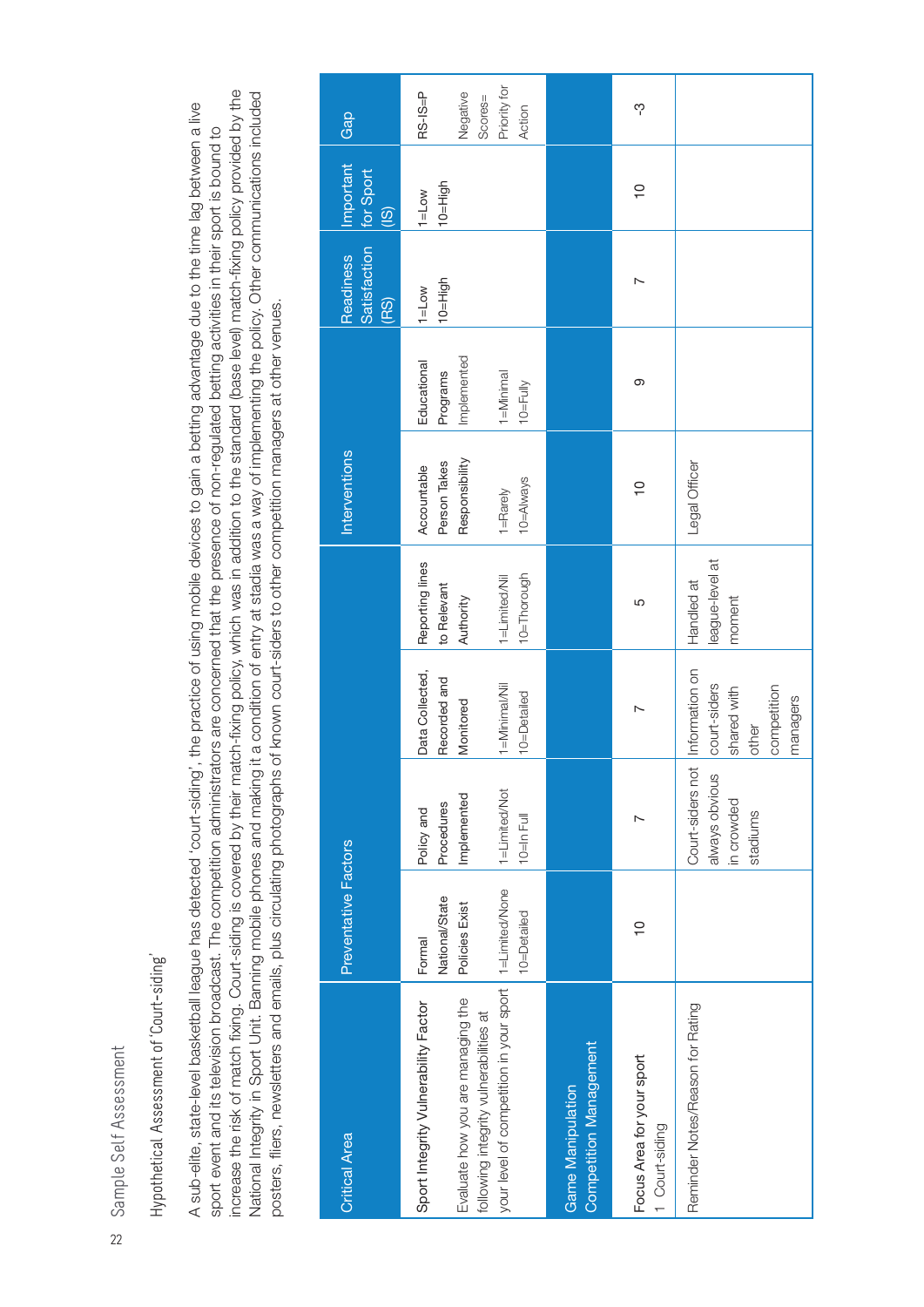#### Sport Integrity Readiness - Self-Assessment

The purpose of this form is for state sporting associations to assess their readiness to manage sport integrity concerns in areas that may not be typically covered by existing provisions in law or other regulations.

This Self-Assessment tool is for use by your sporting association to gain an understanding of your readiness to deal with matters such as game manipulation, performance enhancing drugs, illicit substances and illegal gambling or match fixing.

Completing the form with a group of senior managers will encourage a process of raising awareness of areas of vulnerability and concerns related to sport integrity breaches. The form is for use by state sporting associations to facilitate conversation and reflect and assess current conditions, satisfaction with readiness, and where priorities for action may be required.

#### Use:

Please use with a group of senior managers and staff. Conducting a Sport Integrity Readiness Self-Assessment in state sporting associations will identify vulnerable areas in the management of integrity in sport and their readiness to respond and act in a timely manner to prevent escalations of integrity breaches. Discussion about actions may occur in conjunction with Sport and Recreation Victoria and other agencies (such as integrity officers, the National Integrity of Sport Unit) and national sporting bodies.

#### Instructions:

- 1. The first column relates to a known integrity issue in sport, but you may add your own as well. The issue is framed to provoke discussion among key managers.
- 2. The subsequent columns are areas to consider in terms of how well they are used or implemented in your sport and level of competition.
- 3. Complete each column relating to Preventative Factors to the best or your ability based on your honest assessment of what would typically happen or be in place.
- 4. For the Interventions columns consider if a person takes an accountable and leadership role to make sure all appropriate systems and processes including educational programs are activated in a timely manner to consciously address the integrity concern.
- 5. The last three columns on Readiness Satisfaction and Importance for Sport are for you to summarise your assessment process to this point and consider where your association is placed to deal with integrity matters.
- 6. In light of good practice and honest reflection, consider how **satisfied** you are about your current readiness. Then make an assessment of how important this issue is for your level of sporting competition.
- 7. By subtracting the Importance for Sport score from the Readiness Satisfaction score, you will have an assessment of where your priorities are in terms of revising your readiness.
- 8. The higher the negative score is the greatest priority, though you may choose to action something that will be easier to address in the short term.
- 9. Complete the action plan according to your priorities.